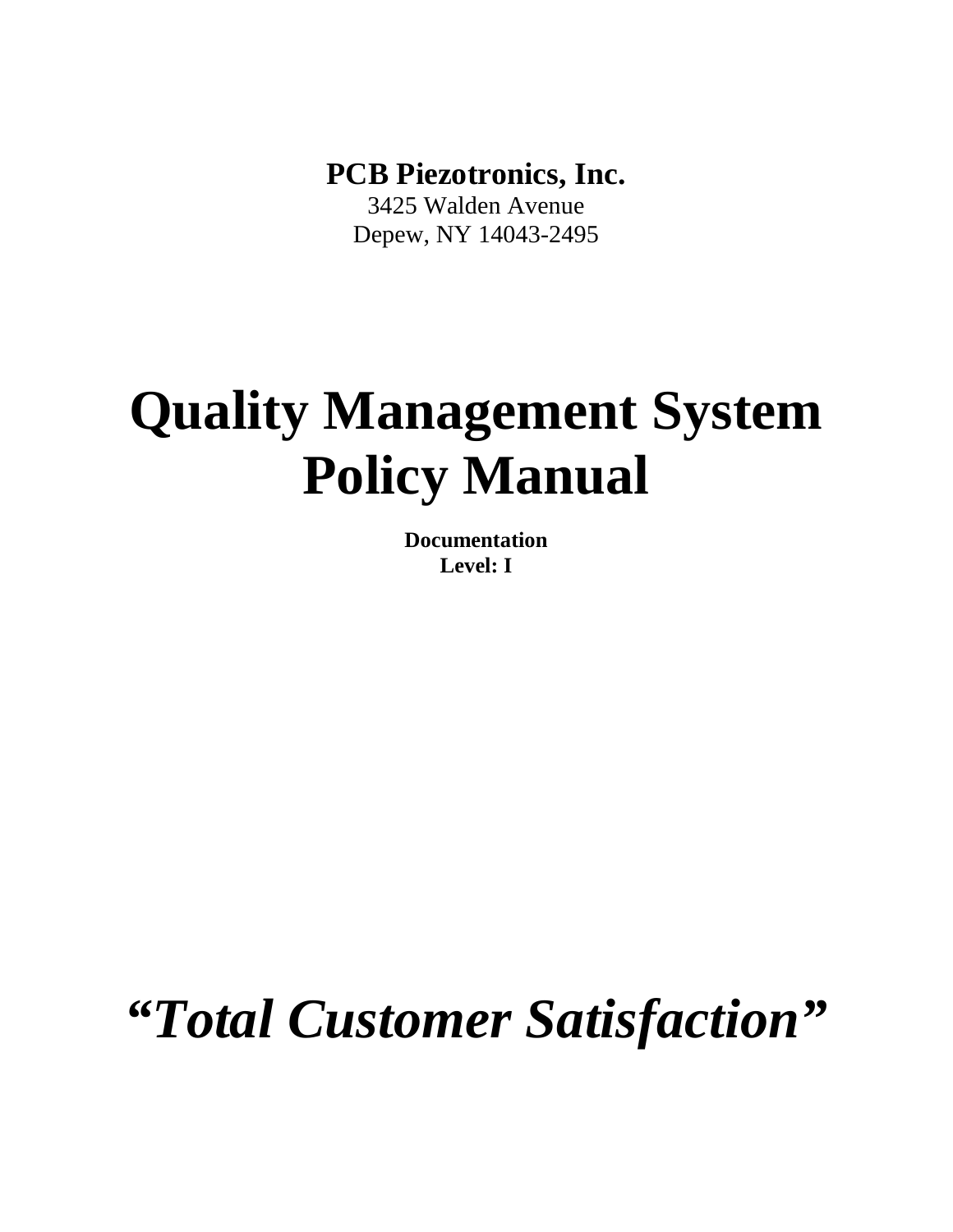



# **Table of Contents**

| <b>Section</b>                                                        | Page |
|-----------------------------------------------------------------------|------|
|                                                                       |      |
|                                                                       |      |
|                                                                       |      |
|                                                                       |      |
|                                                                       |      |
|                                                                       |      |
|                                                                       |      |
| Requirements:                                                         |      |
|                                                                       |      |
|                                                                       |      |
| 4.2 Understanding the Needs and Expectations of Interested Parties 11 |      |
|                                                                       |      |
|                                                                       |      |
|                                                                       |      |
|                                                                       |      |
|                                                                       |      |
|                                                                       |      |
|                                                                       |      |
|                                                                       |      |
|                                                                       |      |
|                                                                       |      |
|                                                                       |      |
|                                                                       |      |
|                                                                       |      |
|                                                                       |      |
|                                                                       |      |
|                                                                       |      |
|                                                                       |      |
|                                                                       |      |
|                                                                       |      |
|                                                                       |      |
|                                                                       |      |
|                                                                       |      |
|                                                                       |      |
|                                                                       |      |
|                                                                       |      |
|                                                                       |      |
|                                                                       |      |
|                                                                       |      |
|                                                                       | .14  |
|                                                                       |      |
|                                                                       |      |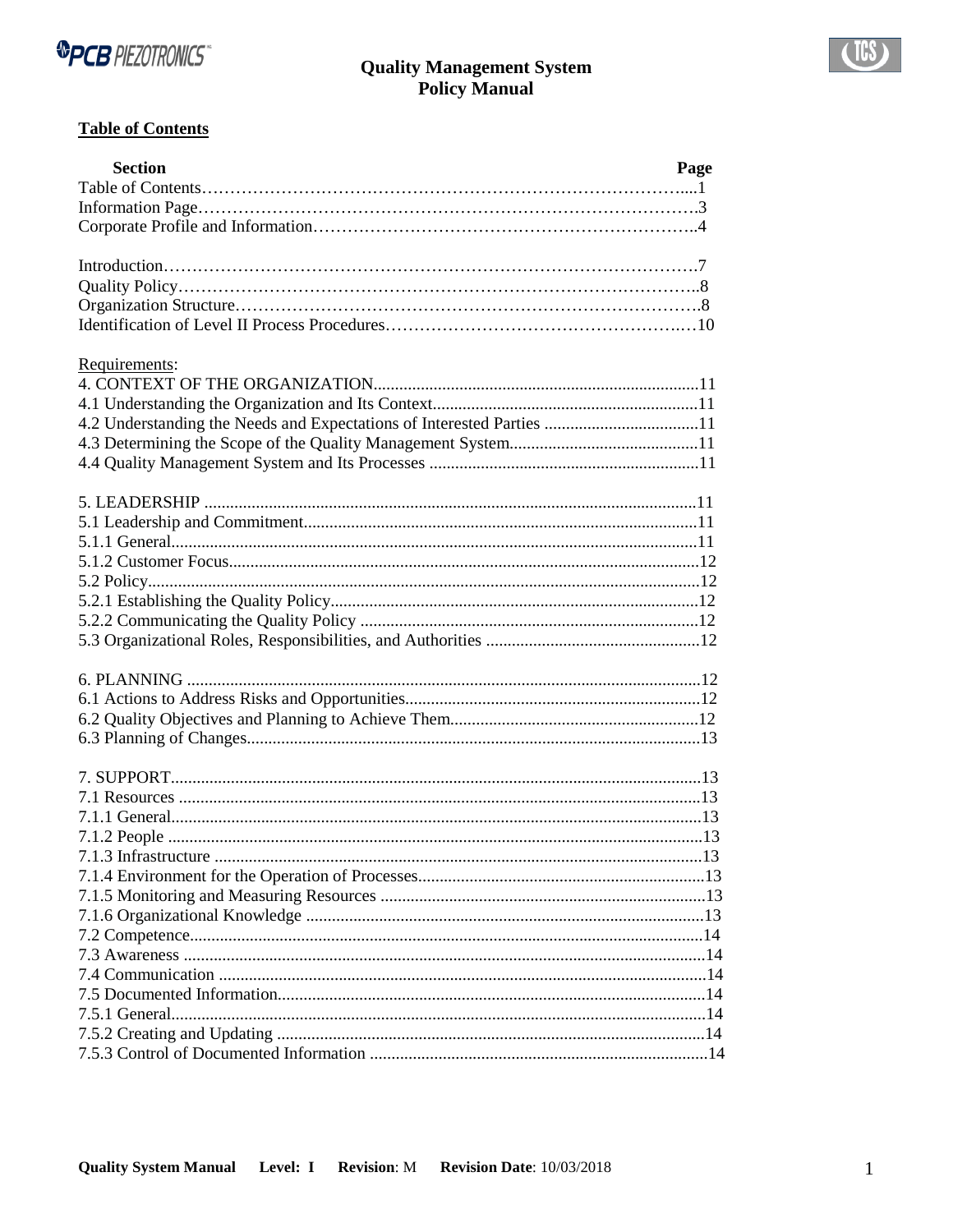| 9.1.2 Customer Satisfaction<br>2.1 |  |
|------------------------------------|--|
|                                    |  |
|                                    |  |
|                                    |  |
|                                    |  |
|                                    |  |
|                                    |  |
|                                    |  |
|                                    |  |
|                                    |  |
|                                    |  |
|                                    |  |
|                                    |  |
|                                    |  |
|                                    |  |
|                                    |  |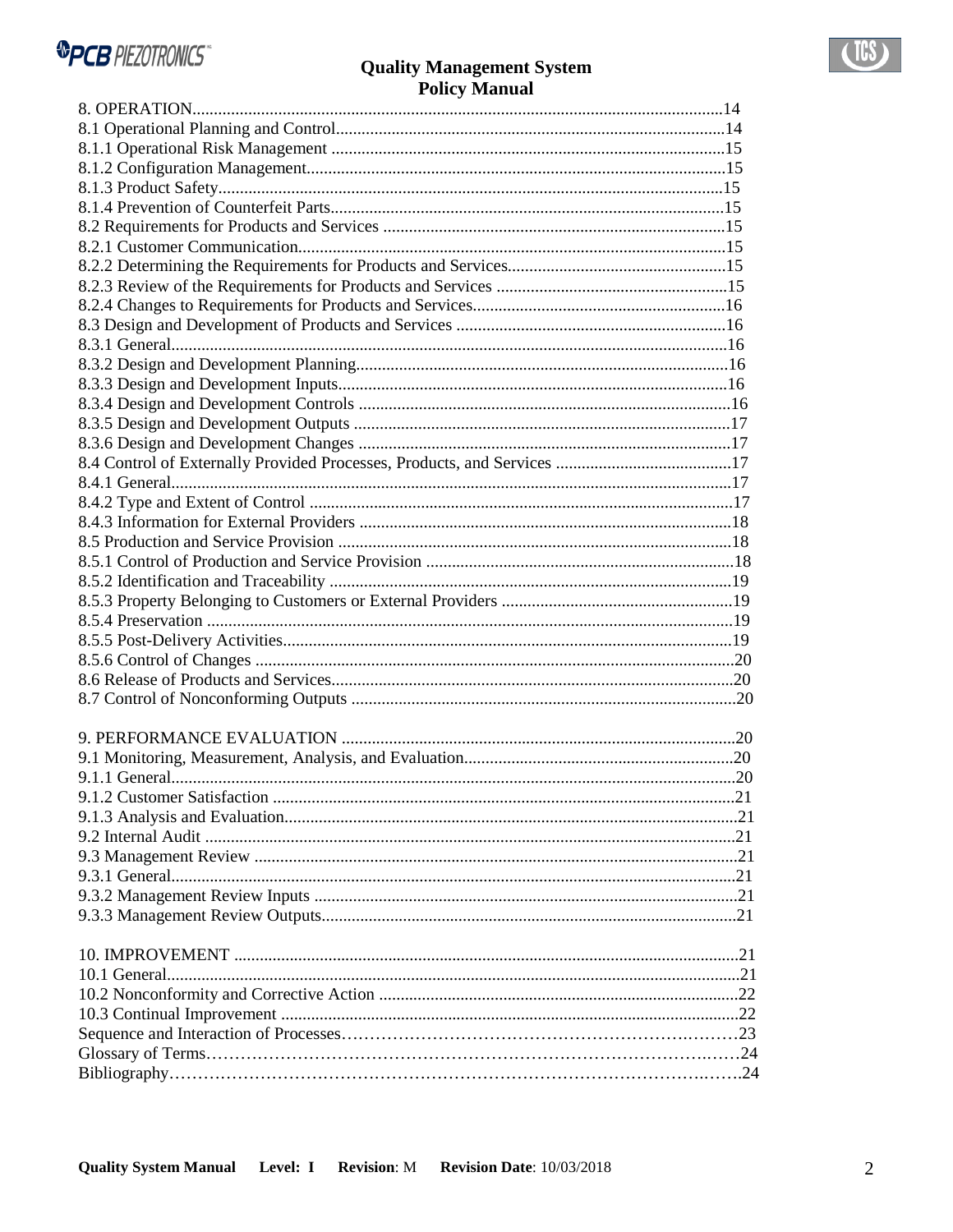



# **Information:**

| <b>Document Title:</b>          |                   | <b>Quality Management System - Policy Manual</b> |                                                                                             |  |                                            |
|---------------------------------|-------------------|--------------------------------------------------|---------------------------------------------------------------------------------------------|--|--------------------------------------------|
| <b>Document Identification:</b> | <b>OSM</b>        |                                                  |                                                                                             |  |                                            |
| <b>Issuer:</b>                  | David J. Dulanski |                                                  | - Quality Assurance Manager<br>- Calibration Laboratory Services Manager<br>- Lead Assessor |  | - Quality Management System Representative |

**Organization:**<br> **PCB Piezotronics, Inc.** 3425 Walden Avenue 10869 Highway 903<br>Depew, New York 14043-2495 Halifax, North Carolina 27839 Depew, New York 14043-2495 USA USA

PCB Piezotronics of North Carolina, Inc.

**Industry Codes:** S.I.C: 3679 N.A.I.C.S: 334419

President: David T. Hore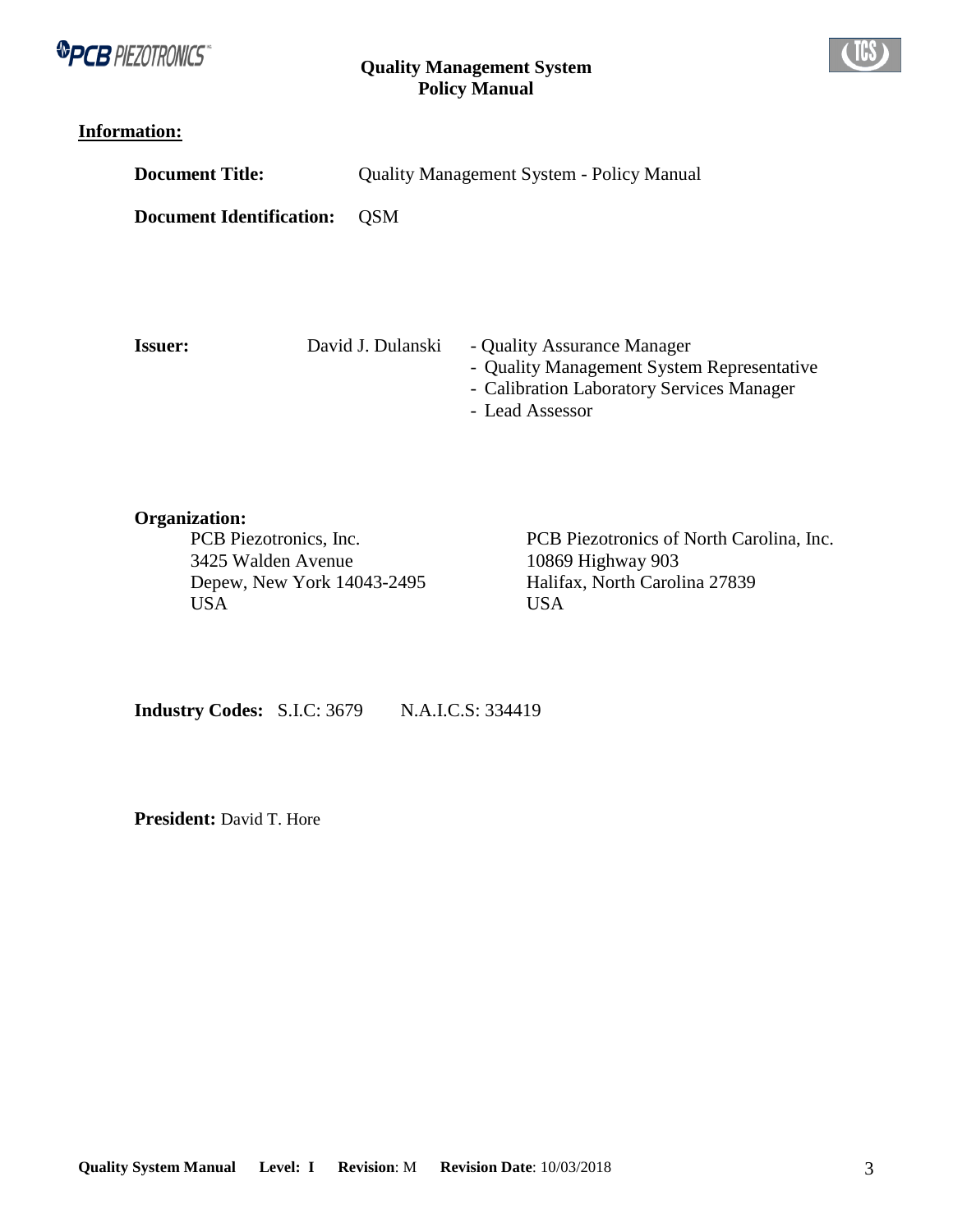

# **Quality Management System Policy Manual Corporate Profile**



PCB Piezotronics Inc. was founded in 1967 as a manufacturer of piezoelectric quartz sensors, accelerometers, and associated electronics for the measurement of dynamic pressure, force, and vibration. The unique expertise of the company was the incorporation of microelectronic signal conditioning circuitry within these sensors to make them easier to use and more environmentally compatible. These ICP® sensors gained wide popularity and became the foundation for the company's success.

 Subsequent growth and steady investment in facilities, machinery, and equipment permitted a constant broadening of the product offering. Measurement capabilities expanded with the addition of piezoceramic, tourmaline, capacitive, piezoresistive, and strain gage sensing technologies. Ensuing products include industrial accelerometers, DC accelerometers, load cells, torque sensors, microphones, pressure transmitters, and calibration equipment.

PCB's World Headquarters and Technology Center is located on a six-acre campus outside of Buffalo, NY. The campus includes PCB's 100,000 sq. ft. (9290 sq. m.) main building and a separate 50,000 sq. ft. (4645 sq. m.) building housing the Precision Machining Center. Other facilities include Halifax, NC producing Piezoelectric, ICP®, piezoresistive, acoustic, force, shock & vibration sensors; PCB Load & Torque located in Farmington Hills, MI producing precision load cells, wheel force transducers, torque transducers, telemetry systems, and fastener torque-tension test systems; Larson Davis located in Provo, UT, producing precision microphones, sound level meters, noise dosimeters, audiometric calibration systems; Accumetrics located in Latham, NY producing digital rotor telemetry (the wireless acquisition of measurement signals from the rotors of rotating machines); and The Modal Shop located in Cincinnati, OH, offering a complete line of automated calibration systems and recalibration services to support dynamic vibration, shock, pressure, and force sensors.

PCB Piezotronics, Inc. is a wholly-owned subsidiary of MTS System Corporation.

#### **Business Classification And Statements Of Compliance**

PCB Piezotronics, Inc. complies and/or can be identified according to the following characteristics:

- 1) is a large business, which currently employs approximately 770 people, and when combined with other PCB Group affiliated companies, employs approximately 900 people.
- 2) is an equal opportunity employer that posts EEO notices in our non-segregated facilities and annually files EEO-1 reports
- 3) has developed an affirmative action program.
- 4) complies with all requirements associated with Clean Air and Water Certification.
- 5) has never been on the EPA List of Violating Facilities.
- 6) meets all local, State and Federal environmental laws and regulations per facility locations.
- 7) is entirely US owned and operated.
- 8) operates a drug-free workplace.
- 9) is not located in a Labor Surplus Area.
- 10) has not used federally appropriated funds for the purpose of influencing any government employee.
- 11) has not provided, attempted to provide, offered, solicited or accepted any kickback.
- 12) is not currently and has never been debarred, suspended, proposed for debarment or declared ineligible for award of public contracts or grants by any federal agency.
- 13) has not been convicted of or had a judgment rendered against it or been indicted for commission of fraud or criminal offense connected with a public contract or violation of federal or state antitrust statutes or similar criminal offenses.
- 14) has never defaulted on any public contract, grant or loan.
- 15) prices its products independently without agreement with any other offeror or competitor of a public solicitation.
- 16) does not use in any process or manufacture any products, which contain ozone-depleting substances as identified by state requirements per facility locations.
- 17) is an open shop with no union affiliations.
- 18) complies with all applicable OSHA regulations per facility locations.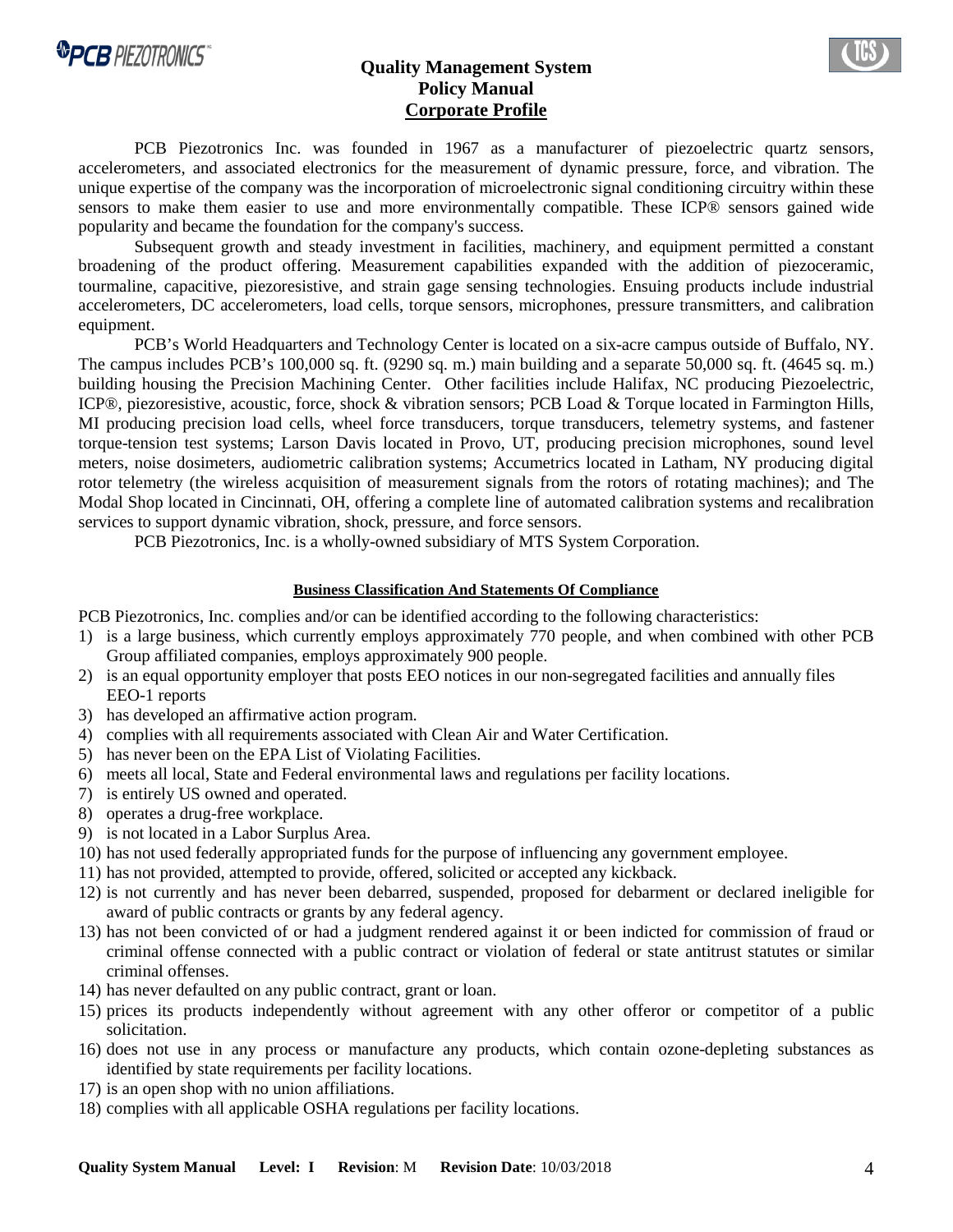



#### **Internal Structure:**

 PCB has implemented integrated facilities, which includes most steps from initial sale to product shipment. This continuous reinvestment into facilities and equipment provides a high degree of self-sufficiency and offers flexible manufacturing, fast prototyping and customization services to meet developmental needs. Following is a detailed description of PCB's equipment and facilities.

 Sales and Marketing: The sales and marketing staff has over 90 full time employees dedicated to sales and customer service: approximately 60 in Domestic Sales, 25 in International Sales, 10 for Marketing and additional support personnel. Their efforts are supported by an extensive network of direct sales offices, which can be found in the USA as well as in Germany, France, Italy, United Kingdom, Japan, China and Sweden. This combined sales force serves as an efficient vehicle for supporting existing products as well as for bringing new technology to the market. Currently, PCB Piezotronics realizes approximately 55% of its annual sales volume in the USA.

 Engineering: The engineering staff consists of over 90 full-time engineers and 15 support personnel. Approximately 20 of the engineers and 5 support personnel are dedicated full-time to R&D of new technologies, while the remaining personnel work on designing custom application solutions or manufacturing continuous improvement. All personnel rely heavily on tools such as Design for Six Sigma (DFSS), Design or Process Failure Mode and Effects Analysis (D/P-FMEA), Design of Experiments (DOE), Finite Element Analysis (FEA) and Circuit Simulations, to rapidly evaluate and diagnose complex electrical, mechanical and electromechanical designs. In addition, CAD/CAM tools allow accurate documentation and quick prototyping. Automated test equipment, environmental chambers, analyzers, digital oscilloscopes, shakers, shock tubes and other similar test equipment allow engineers to fully evaluate and test devices under a range of operating conditions.

 Manufacturing: Utilizing approximately 2/3 of individual facilities and typically operating at 50% capacity, exceptional capability exists in transducer and signal conditioner manufacturing. Three production shifts, totaling approximately 400 personnel, utilize highly sophisticated, computer controlled, automated machining equipment, including CNC mills, dual-spindle lathes, swiss-style screw machines, punch presses, wire EDM's, and lapping wheels. In addition to the primary production operations, ten tool room lathes are dedicated to small quantity runs for prototypes and customer specials. Approximately 150,000 precision-machined parts are produced each month by our Machining Department. Automatic wirebonders, pick-and-place machines and laminar flow clean benches are used for fabricating the miniaturized electronic circuits, which are incorporated into most of the sensors. Other manufacturing capabilities include: laser welding, laser marking, grinding, sandblasting, wave soldering, hermetic connector and crystal manufacturing. Final products are tested under a variety of conditions using automated calibration workstations accredited to ISO17025, which utilize NIST and/or European PTB traceable standards.

Administration / Support: Approximately 50 personnel are utilized for various administrative and support functions, which include human resources, purchasing, accounting, information technology, legal, maintenance and shipping/receiving.

Each employee's job responsibilities and work instructions define the methods by which they support the customer's needs, their direct supervisor and/or Senior Leadership Team member supports each employee.

Senior Leadership Team, Directors and Managers report directly to the president David T. Hore.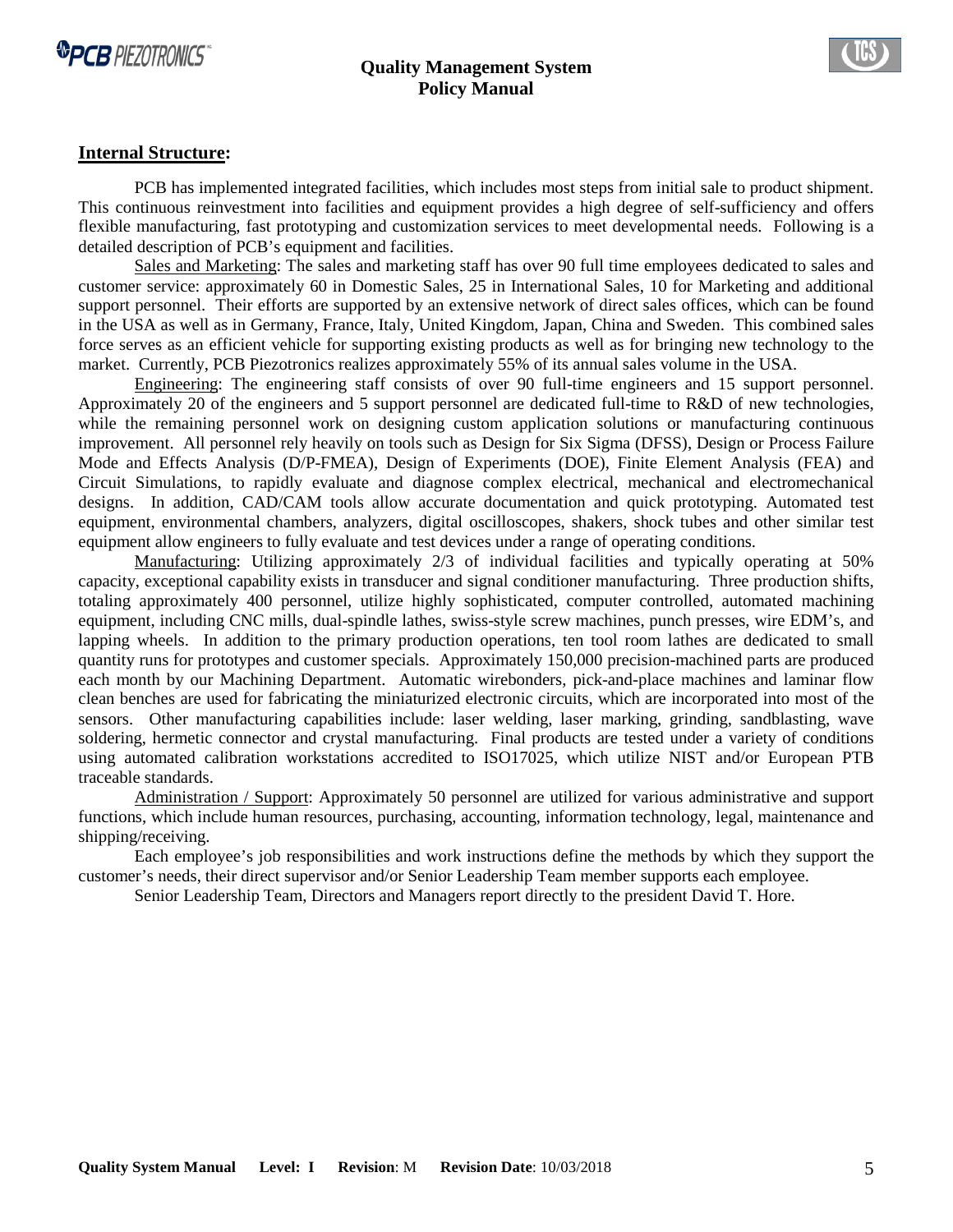



#### **Quality Management System Certification Information:**

PCB Piezotronics Inc. Headquarters facility located at 3425 Walden Avenue, Depew, New York**:**

The quality management system is certified to the International Quality Standards AS9100 and ISO9001 (See Appendix section of this Quality Policy Manual for all current facility certifications), with scope of certification defined as: *The design, manufacture, repair and recertification of sensors and signal conditioning electronics used for measurement of pressure, force, shock, or vibratory motion for commercial, military and aerospace applications. The manufacture of precision machined parts*.

These two standards provide a model for aerospace quality assurance in design, development, production, installation and servicing. Compliance with all applicable processes and procedures is mandatory for all personnel. PCB is accredited to ISO17025 by The American Association for Laboratory Accreditation (A2LA). Our Laser Welding process is certified by the National Aerospace and Defense Contractors Accreditation Program (NADCAP). Production Quality Assurance Notification for ATEX and IECEx certification schemes issued by DEKRA (identification number 0344) under Directive 2014/34/EU and specification IEC80079-34. IECEx Quality Assessment Reporting process is conducted by DEKRA.

In addition, the facility complies with ISO10012; ANSI-Z540.3, former MIL-STD-45662A; MIL-Q-9858 and MIL-I-45208. Is a commercial-grade supplier to the Nuclear Power industry in accordance with applicable requirements of 10CFR50 Appendix B and reporting requirements of 10CFR21, and has implemented system requirements providing customers with products compliant to Directive 2011/65/EU regarding restriction of hazardous substances (RoHS) and their disposal. Product Manufacturing Approval (PMA) realized will be in accordance with 14CFR21 and Authorized Repair Station requirements 14CFR145. All calibration standards used within the facility are traceable, at a minimum, to NIST and/or the European PTB Standards Organization.

The ISO-17025 portion of our quality management system provides calibrations performed using processes having a test uncertainty ratio (TUR) of four or more times greater than the unit calibrated, unless otherwise noted on the calibration certificate. Calibration at 4:1 TUR provides reasonable confidence that the instrument is within product specifications.

#### PCB Piezotronics Of North Carolina Inc. Facility located at 10869 Highway 903, Halifax, North Carolina:

 The quality assurance system is certified to the International Quality Standards AS9100 and ISO9001 (See Appendix section of this Quality Policy Manual for all current facility certifications), with scope of certification defined as: *The manufacture of sensors and signal conditioning electronics used for measurement of force and vibratory motion*.

These two standards provide a model for quality assurance in design, development, production, installation and servicing. AS9100 Clauses 8.1, 8.2 and 8.3 are not applicable as the Depew, N.Y. location conducts these processes. Compliance with all applicable processes and procedures is mandatory for all personnel. The facility is accredited to ISO17025 by The American Association for Laboratory Accreditation (A2LA). Production Quality Assurance Notification for ATEX and IECEx certification schemes issued by DEKRA (identification number 0344) under Directive 2014/34/EU and specification IEC80079-34. IECEx Quality Assessment Reporting process is conducted by DEKRA.

In addition, the facility complies with ISO-10012; ANSI–Z540.3, former MIL-STD-45662A; MIL-I-45208. Is a commercial-grade supplier to the Nuclear Power industry in accordance with applicable requirements of 10CFR50 Appendix B and reporting requirements of 10CFR21, and has implemented system requirements providing customers with products compliant to Directive 2011/65/EU regarding restriction of hazardous substances (RoHS) and their disposal. All calibration standards used within the facility are traceable, at a minimum, to NIST or the European PTB Standards Organization. Calibration at 4:1 TUR provides reasonable confidence that the instrument is within product specifications.

Larson Davis located in Provo, Utah, is certified to ISO9001, ISO17025 and ANSI-Z-540.3.

PCB Load & Torque located in Farmington Hills, Michigan, is certified to ISO9001, ISO17025 and ANSI-Z-540.3.

#### **Financial Information:**

Fiscal year is beginning of October to end of September. Federal Taxpayer Identification Number - Depew: 16-1503703 Federal Taxpayer Identification Number - Halifax: 20-2128287 Duns Number: 04-256-8774

#### **General Information:**

Cage Code: 52681 Congressional District: 26 Internet Address: www.pcb.com E-Mail Address: info@pcb.com

**Quality System Manual Level: I Revision**: M **Revision Date**: 10/03/2018 6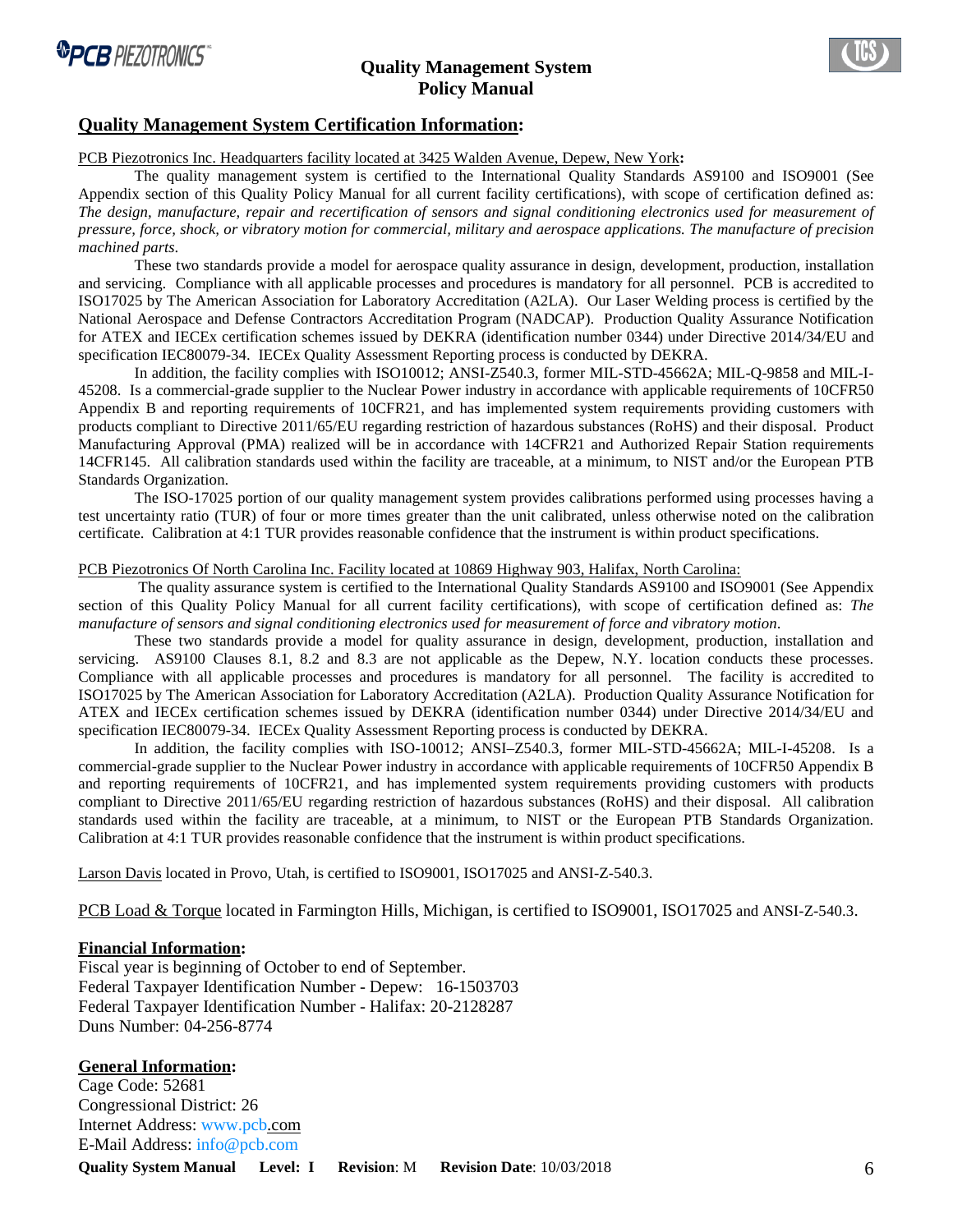



#### **Introduction:**

PCB Piezotronics, Inc. has adopted the AS9100 standard for our quality management system in the effort to improve our overall performance and provide a basis for the sustainable development of initiatives. This process approach incorporates the Plan-Do-Check-Act (PDCA) cycle and risk-based thinking, that enables our organization to plan our processes; and their interactions, to ensure our processes are adequately resourced and managed, and that opportunities for improvement are determined and acted upon.

Risk-based thinking enables our organization to determine factors that could cause our processes and quality management system to deviate from planned results, and to implement preventive controls to minimize negative effects and make maximum use of opportunities as they arise. Understanding and managing the interrelated processes of our quality management system contributes to our organizations effectiveness and efficiency in achieving the intended results for our products and services.

#### **Documentation Structure of the Quality Management System:**

 The quality management system of PCB Piezotronics, Inc. is documented in the following manner. Access to this documentation is made available to all employees, at all facilities involved in operations essential to the effective functioning of the system, through the TCS electronic documentation viewing system.

- **1.** Level I: The quality system manual (OSM), sometimes referred to as the quality policy manual; is considered the top-level document of the PCB Piezotronics, Inc. quality management system. The manual defines our quality policy and objectives; the senior leadership team's commitment to quality and the identification of our processes. The manual is revised accordingly to keep current with our processes as they are continually improved upon. Policy manual revision is maintained by an electronic document control system. Printed copies are considered uncontrolled. A cross-referencing system identifies the level II supporting procedures that are linked to the relevant processes identified in this manual. The Headquarters Quality Assurance Manager controls and maintains this document.
- **2. Level II:** The quality assurance manual (QAM) level II procedures define the primary responsibilities within each of the documented processes. This company wide documentation supports and links the policies established in this policy manual to the level III documentation. The Headquarters Quality Assurance Manager controls and maintains these documents.
- **3. Level III:** Departmental level III procedures support the level II quality assurance manual (QAM). This is required for consistently performing the execution of specific tasks on a routine basis. These documents may contain forms with instructions, quality system documented information requirements; and may be in the form of text document, drawing, shop router (traveler), or other means of ensuring consistent communication of information necessary for performing procedural tasks. Process owners and delegated document administrators are responsible for creating, coordinating, maintaining and improving these documents. The level of detail is commensurate with the complexity of the task.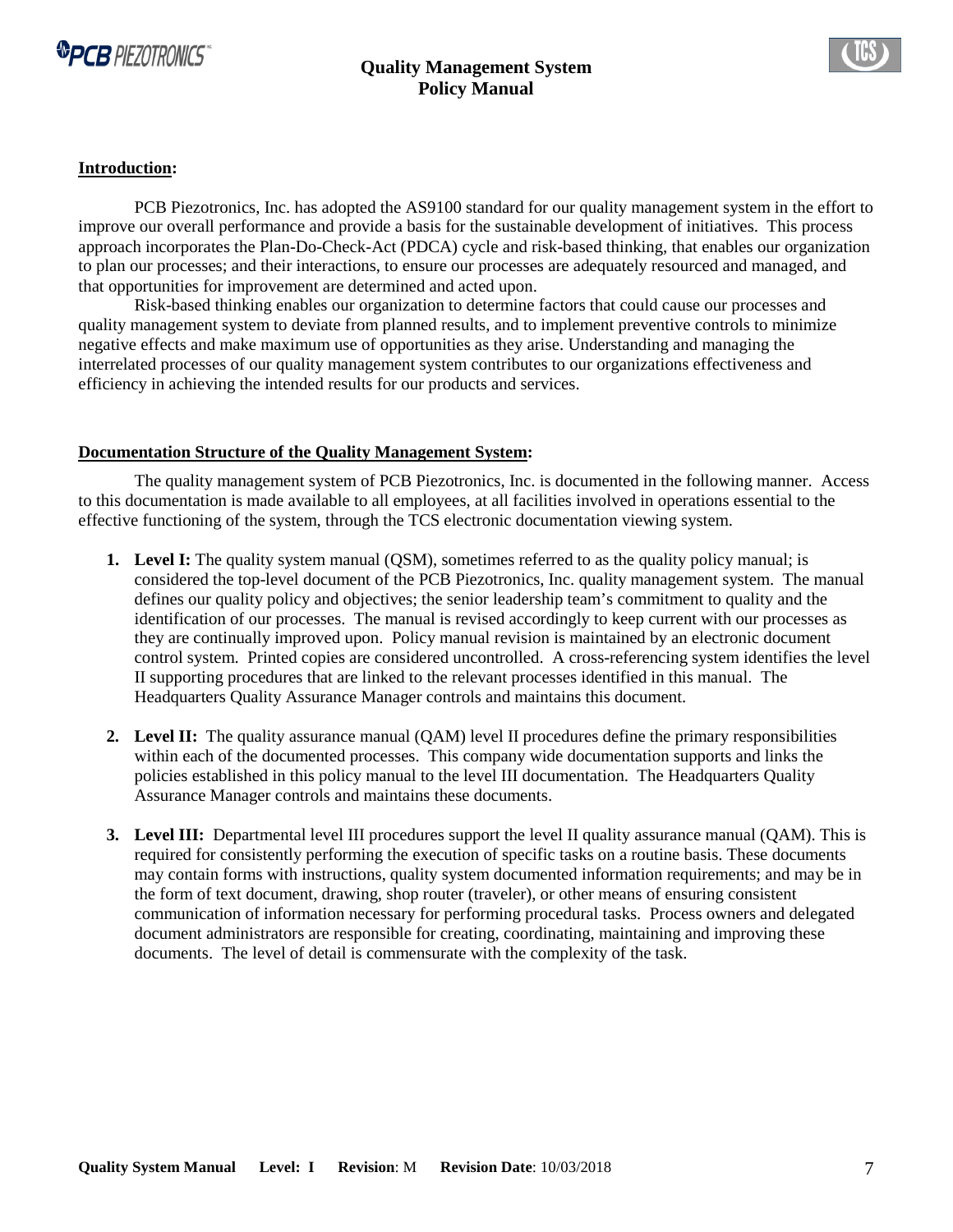



#### **Quality Policy:**

The president of PCB has selected the following statement to convey the PCB Quality Policy: "It is the policy of PCB Piezotronics, Inc. to do whatever is necessary to realize our vision of TOTAL CUSTOMER SATISFACTION. We have selected this term in the effort to communicate the policy to our customers. Our quality management system policy deployment metrics ensure the goal and vision of TOTAL CUSTOMER SATISFACTION is consistently achieved."

The senior leadership team is dedicated and committed to the continual improvement of business and quality objectives monitored through policy deployment. The minimum policy deployment quality objectives are:

- Quality at the Customer (ppm)
- On-Time Delivery (%)
- Scrap As Percent Of Sales (%)
- Shipments As % Of Goal

The senior leadership team conducts management review of the quality system on a periodic basis. These reviews include, at a minimum, policy deployment quality objectives (listed above), the results of internal and external audits, customer complaints and their feedback, process and product conformity, recommendations for improvements, corrective and preventive actions, matters arising from previous reviews, review of explosive atmospheres product, aerospace processes and product programs, review of calibration service programs, and status of employee training. Supporting records for these criteria are incorporated into the policy deployment status spreadsheets. We trust that these items satisfy both our internal needs and the expectations of our customers.

 In an effort to reach our goal of TOTAL CUSTOMER SATISFACTION, if at any time there is a conflict between the PCB quality management system and customer, statutory or regulatory requirements, the customer, statutory or regulatory requirements will take precedence.

 All PCB personnel are required to understand our goal of TOTAL CUSTOMER SATISFACTION, to familiarize themselves with the required quality management system documentation, and to follow the policies and procedures applicable to their job description responsibilities.

 In addition to this general PCB quality policy for both manufacturing and service activities, the senior leadership team is committed to good professional practice and quality of calibration service for our clients. To this end, PCB's calibration activities shall maintain accreditation with ISO17025, ISO10012 and ANSI-Z540.3.

#### **Mission Statement:**

 The Management Team has published the following mission statement. The quality policy, policy deployment objectives and this statement combine to form the basis for our company.

# *"Helping You Make Better Measurements With Quality, Innovative Instruments."*

#### **Organization Structure:**

Key components of the PCB organization are defined as follows:

- **President**.
- **Senior Leadership Team**: Directors, Vice-Presidents, Managers and General Counsel directly reporting to President.
- **Manufacturing Centers**: Pressure, Force, Vibration, MEMS Products, Microphones, Electronic products and custom products.
- **Market Sectors**: Test and Measurement, Industrial and Systems.
- **Internal Suppliers**: Microelectronics, Machine Shop, Hermetic Connectors, Crystal Manufacturing, Repairs Department, Microfabrication, Welding, and Etching.
- **Functional Support Groups**: Drafting, Logistics, Marketing, Maintenance, Quality Assurance, Purchasing, Planning, Inventory Control, Information Technology, Human Resources, R & D, Finance, and Legal.
- Corrective Action Committee, Quality Committee, Training Committee, Internal Auditors, Material Review Board, Document Administrators, Special Process Approval Authorities.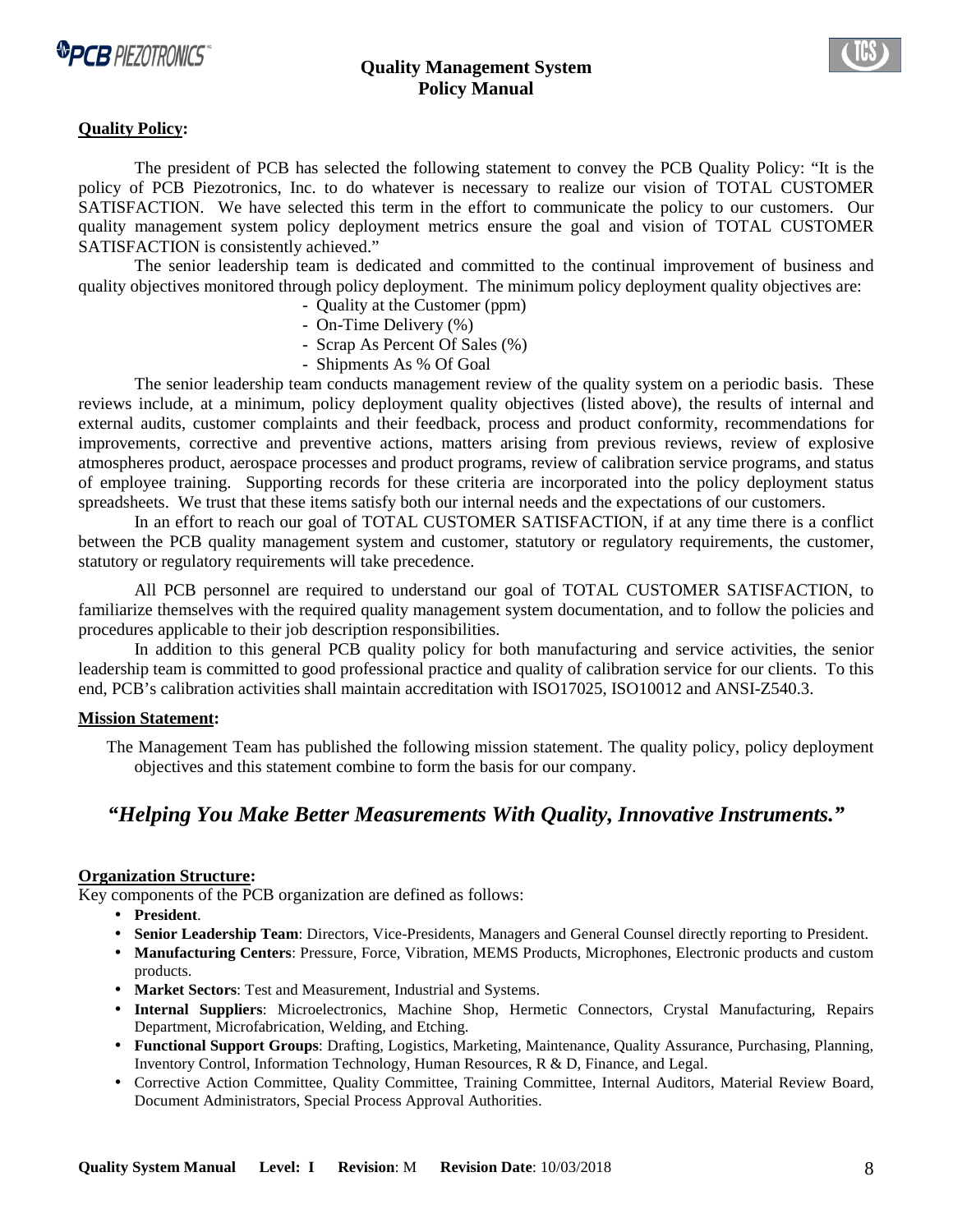

# **PCB Piezotronics, Inc.**

#### **Organization Structure:**

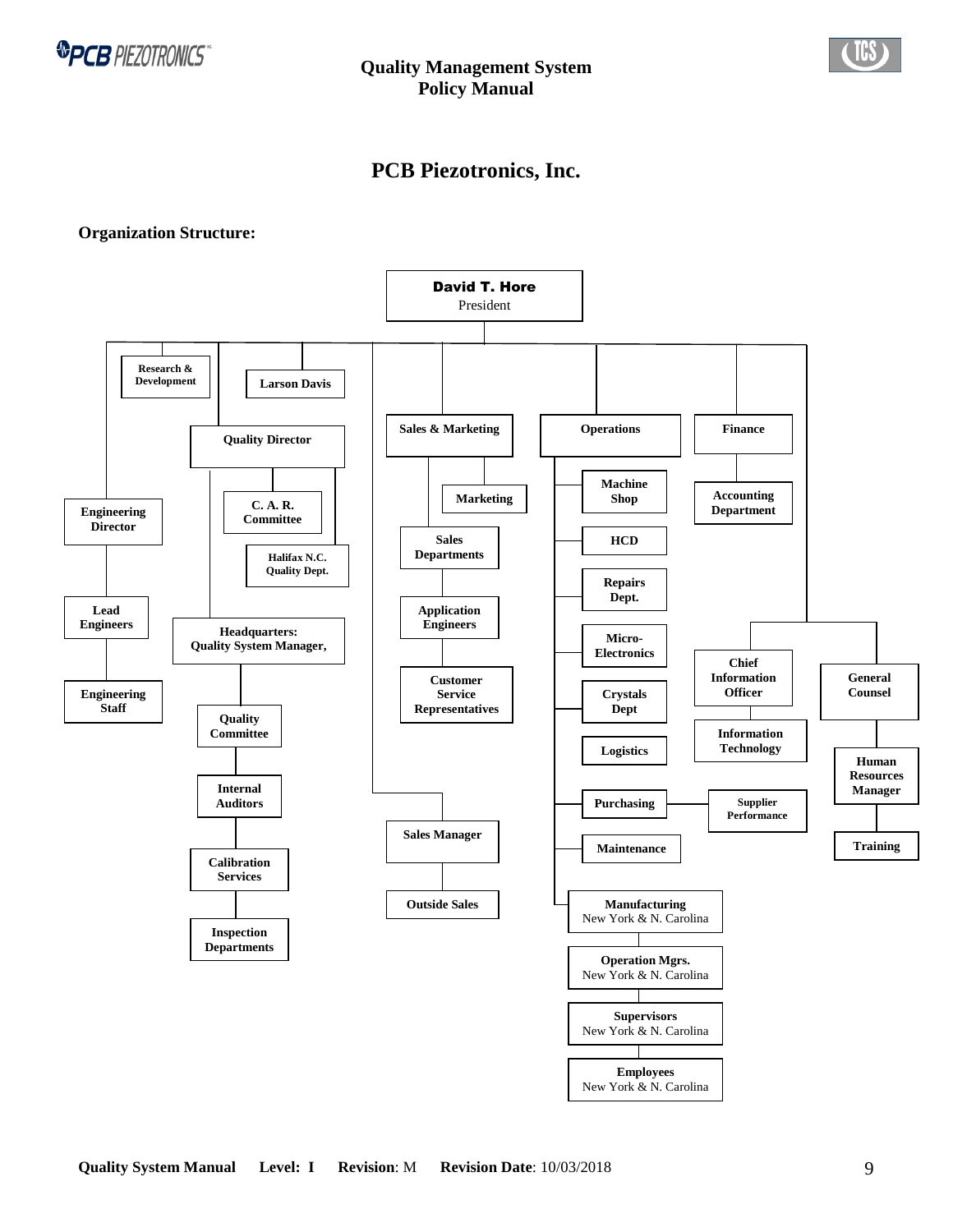



# **Identification Of Level II Process Procedures**

| <b>ISO9001</b><br><b>AS9100</b><br><b>Clause</b> | <b>Procedure Title</b>                                          |
|--------------------------------------------------|-----------------------------------------------------------------|
| $4 - 4.4.2$                                      | Context Of The Organization                                     |
| $5 - 5.3$                                        | Leadership                                                      |
| $6 - 6.3$                                        | Planning                                                        |
| $7 - 7.1.4$                                      | Support                                                         |
| 7.1.5                                            | Monitoring And Measuring Resources                              |
| 7.1.6                                            | Organizational Knowledge                                        |
| $7.2 - 7.4$                                      | Competence, Awareness and Communication                         |
| 7.5                                              | Documented Information                                          |
| $8 - 8.1$                                        | Operations                                                      |
| 8.2                                              | <b>Requirements For Products And Services</b>                   |
| 8.3                                              | Design And Development Of Products And Services                 |
| 8.4                                              | Control Of Externally Provided Processes, Products And Services |
| $8.5 - 8.6$                                      | <b>Production And Service Provision</b>                         |
| 8.7                                              | <b>Control Of Nonconforming Outputs</b>                         |
| $9 - 9.1$                                        | Performance Evaluation                                          |
| 9.2                                              | <b>Internal Audit</b>                                           |
| 9.3                                              | <b>Management Review</b>                                        |
| 10                                               | Improvement                                                     |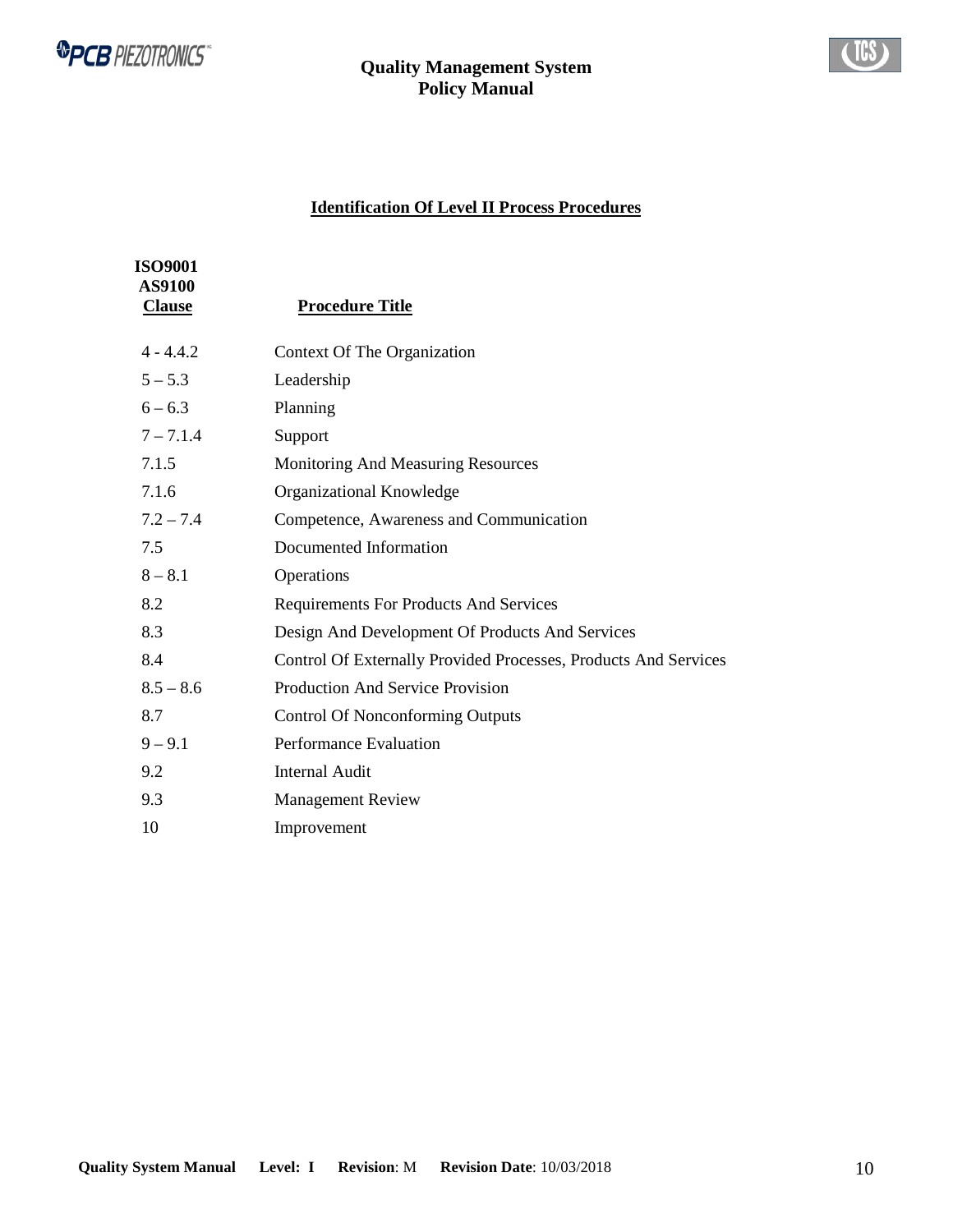



#### **4. Context Of The Organization**

#### **4.1 Understanding the Organization and Its Context**

PCB Piezotronics, Inc. has determined external and internal issues relevant to our purpose and strategic direction, and that affect our ability to achieve intended results of our quality management system. PCB monitors and reviews external issues such as: legal, technological, cultural, and economic as well as the internal performance of our organization.

#### **4.2 Understanding the Needs and Expectations of Interested Parties**

 PCB Piezotronics, Inc. consistently provides products and services that meet or exceed customer and applicable statutory and regulatory requirements. Potential effects upon this process by relevant interested parties and their corresponding requirements have been determined. Information about these interested parties and their relevant requirements are monitored and reviewed.

#### **4.3 Determining the Scope of the Quality Management System**

 PCB Piezotronics, Inc. has determined the boundaries and applicability of the quality management system to establish our scope. This scope is based upon external and internal issues, requirements from relevant interested parties, and products and services we provide. All applicable requirements of AS9100 are applied in accordance with the scope of the quality management system. The scope is documented, maintained and made available to interested parties. The scope identifies the types of products and services covered, and provides justification for any requirement determined as not applicable to our quality management system. Any requirement that does not affect our ability to ensure conformity of our products and services, or enhance customer satisfaction, may be deemed as not applicable.

#### **4.4 Quality Management System and Its Processes**

**4.4.1** PCB Piezotronics, Inc. has established, implemented, maintains and continually improves our quality management system including processes needed and their interactions required by AS9100 and, where applicable, ensures compliance of product with the type described in the EC type-examination certificates. Our quality management system also addresses customer and applicable statutory and regulatory requirements.

PCB Piezotronics, Inc. has determined the processes needed for the quality management system and their application throughout the organization. Required process inputs, expected outputs, sequence and interaction have been determined. Process performance indicators are monitored to ensure effective operation, control and availability of resources. Assigned responsibilities, authorities and associated risks and opportunities have been determined for our processes. Processes are evaluated to ensure intended results are achieved with any needed changes implemented to improve the quality management system.

**4.4.2** PCB Piezotronics, Inc. maintains the necessary documented information to support the operation of our processes. This retained information provides confidence that our processes are achieving planned results. Documented information includes: general description of interested parties, scope including boundaries and applicability of the quality management system, description of processes and their application, process sequence and interaction, and assignment of responsibilities and authorities for these processes.

#### **5. Leadership**

#### **5.1 Leadership and Commitment**

**5.1.1** The Senior Leadership Team (SLT) continually demonstrates their leadership and commitment regarding our quality management system. The SLT is accountable for the effectiveness of the quality management system, and ensures that the established quality policy and objectives are appropriate for our corporate context and strategic direction. Our quality management system is integrated with our business processes through use of the process approach and risk-based thinking. The SLT demonstrates the importance of the quality system management by ensuring required resources are made available, and communicating that conformance to requirements is expected to achieve intended process results. All employees are supported and directed to contribute to the effectiveness of the quality management system thus promoting company-wide improvement. The SLT demonstrates support for all relevant management positions in accordance to their area of responsibility.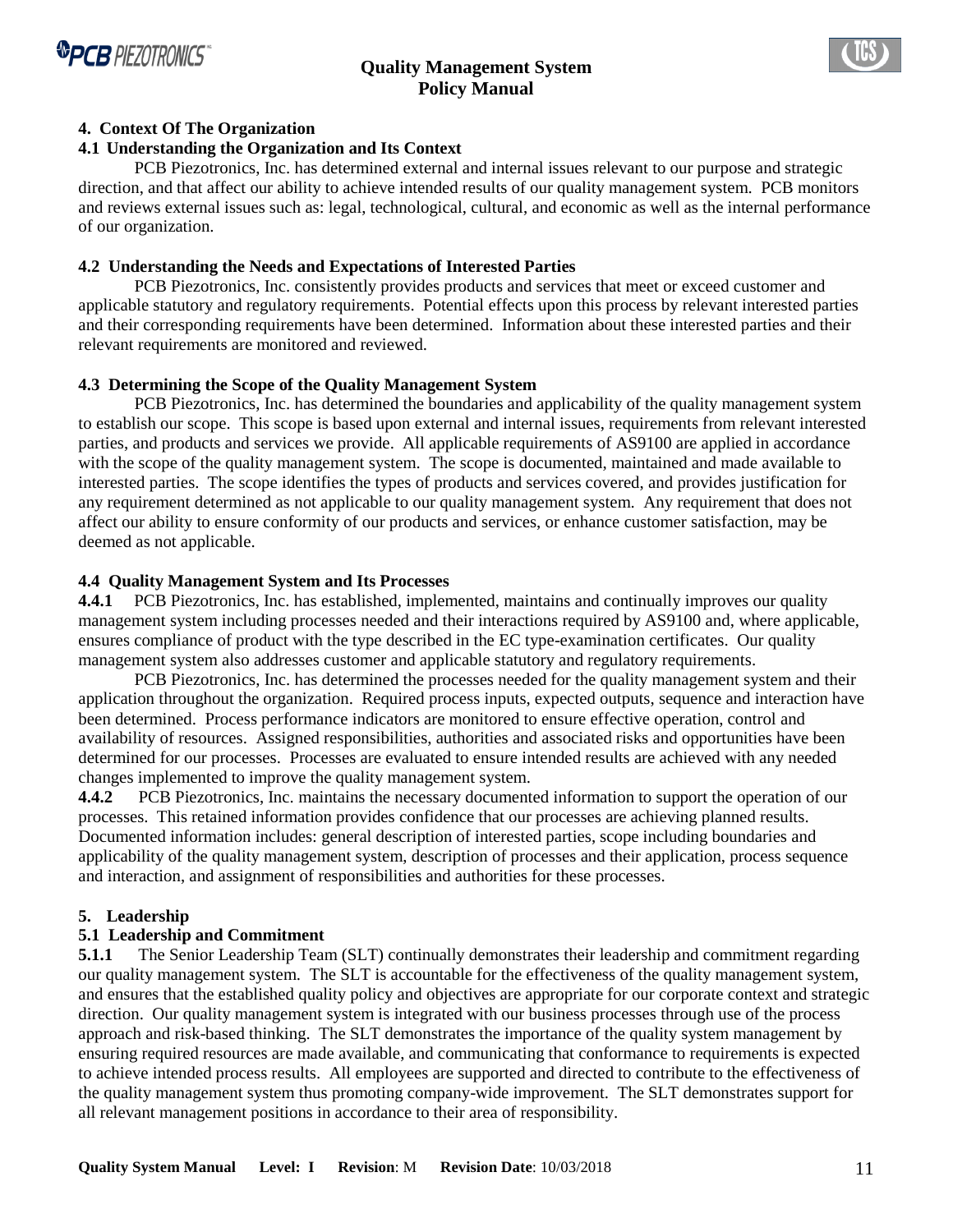



The Senior Leadership Team (SLT) demonstrates leadership and commitment regarding customer focus by ensuring that customer and applicable statutory and regulatory requirements are determined, understood and consistently met. The risks and opportunities that can effect conformity of our products and services have been determined and action taken to enhance and maintain customer satisfaction. Product and service conformity and on-time delivery performance are monitored with appropriate action taken in the event planned results are not achieved.

#### **5.2 Policy**

# **5.2.1 Establishing the Quality Policy**

The Senior Leadership Team (SLT) has defined a Quality Policy that is appropriate to the purpose and context of our organization, and that also supports our strategic direction. The Quality Policy is the framework for creating our organizational Quality Objectives with each area satisfying goals relevant to the support of these objectives, including the commitment to continuous improvement.

# **5.2.2 Communicating The Quality Policy**

The Quality Policy is documented, available and maintained within our quality management system. The Quality Policy is reviewed for continuing suitability during management review and all department managers are responsible for communicating how the Quality Policy applies to each employee's specific function. The Quality Policy may be made available to appropriate interested parties upon request or at our website: www.pcb.com.

#### **5.3 Organizational Roles, Responsibilities, And Authorities**

 The Senior Leadership Team (SLT) has ensured that the defined and assigned responsibilities and authorities for our relevant organizational roles is effectively communicated and understood by our employees. Organization charts indicate interrelations of the corporate functions and this quality policy manual shows management responsibilities and related procedures identify corresponding authorities within the quality management system.

The SLT has assigned responsibility and authority for ensuring our quality management system conforms to the requirements of the AS9100 Standard (as well as other interested party required standards), ensuring that quality system processes deliver their intended outputs, reporting on process performance and identifying opportunities for improvement, promoting total customer satisfaction throughout our organization and ensuring the integrity of our quality management system is maintained when changes are planned and implemented.

The SLT has appointed a specific management employee of our organization as the management representative having the responsibility and authority for oversight of the quality management system. The management representative has the organizational freedom and unrestricted access to the President and SLT for resolving quality system issues.

#### **6. Planning**

#### **6.1 Actions To Address Risks And Opportunities**

**6.1.1** Planning of our quality management system has considered issues regarding the context of our organization and also the requirements of interested parties to determine and address identified risks or opportunities. The planning of our quality management system provides assurance that our quality management system can achieve its intended results, enhance desirable effects, prevent or reduce undesired effects and achieve improvement. **6.1.2** The Senior Leadership Team (SLT) has planned the required actions to address the identified risks and opportunities of our quality management system. These actions have been integrated and implemented into our quality system processes, are proportionate to the potential impact on product conformity, and are evaluated for effectiveness.

#### **6.2 Quality Objectives And Planning To Achieve Them**

**6.2.1** The Senior Leadership Team (SLT) has established quality objectives at relevant functions, levels, and processes required by the quality management system. Our quality objectives are consistent with our quality policy, are measurable, account for applicable requirements, are relevant to the conformity of our products and services, enhance Total Customer Satisfaction, and are appropriately monitored, communicated and updated as required. Quality objectives and supporting information are documented and maintained.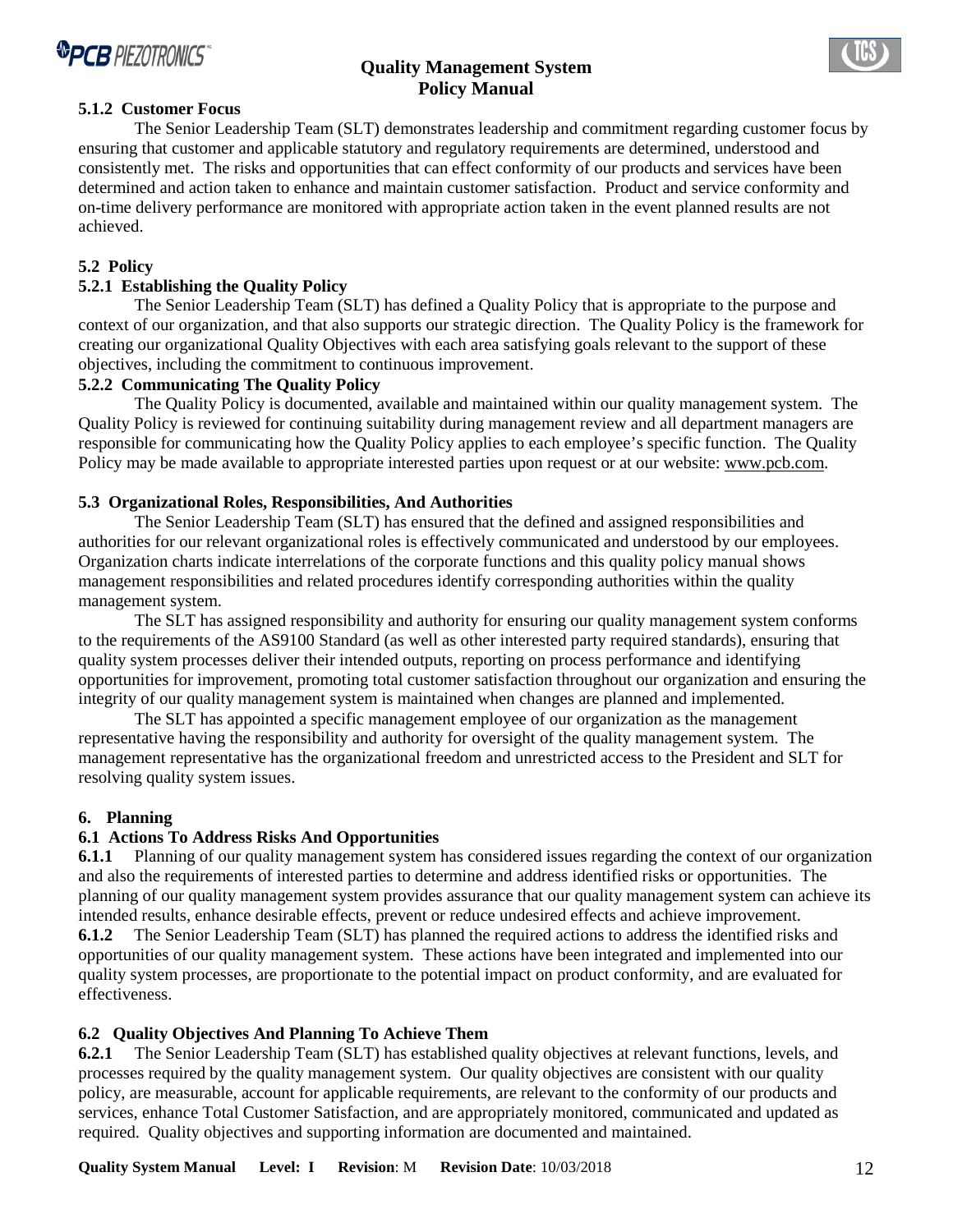



**6.2.2** When planning how to achieve our quality objectives, the Senior Leadership Team (SLT) has determined what will be done, what resources will be required, has identified the responsible employees, and determined the expected completion time and how the results will be evaluated.

### **6.3 Planning Of Changes**

 When changes to our quality management system are determined to be required, these changes are conducted in a planned manner. When planning such changes the Senior Leadership Team (SLT) considers the purpose and potential consequences of the change, the integrity of the quality management system, availability of resources, and the allocation or reallocation of associated responsibilities and authorities.

# **7. Support**

# **7.1 Resources**

**7.1.1** The Senior Leadership Team (SLT) has determined and provided the necessary resources needed for establishing, implementing, maintaining and continually improving our quality management system. This planning has considered the capabilities of, and constraints on, existing internal resources and what may need to be obtained externally.

**7.1.2 People -** The Senior Leadership Team (SLT) has determined and provided the employees necessary to effectively implement and maintain our quality management system, and for the operation and control of our processes.

**7.1.3 Infrastructure -** The Senior Leadership Team (SLT) has determined, provided, and maintains the infrastructure necessary for the operation of our processes and to achieve conformity of our products and services. This infrastructure includes buildings, utilities, equipment, hardware, software, transportation resources and information and communication technologies.

**7.1.4 Environment For The Operation Of Processes** - The Senior Leadership Team (SLT) has determined, provided, and maintains the environment necessary for the operation of our processes and conformity of our products and services. A suitable work environment for our product and service considers human and physical factors, ergonomics, workplace location, hygiene, cleanliness, temperature, humidity, lighting, protection from electrostatic discharge, stress-reducing work methods and workplace safety.

# **7.1.5 Monitoring And Measuring Resources**

**7.1.5.1** The Senior Leadership Team (SLT) has determined and provided the resources required to ensure that the monitoring or measuring of our products and services to requirements are reliably validated. These resources are suitable for the type of activity being undertaken, are maintained to ensure continuing fitness for use and have appropriate documented information retained as evidence.

**7.1.5.2 Measurement Traceability** is considered essential for providing confidence in measurement result validity. Measurement equipment is calibrated or verified at specified intervals, or prior to use, against measurement standards traceable to international or national measurement standards. In the event no such standards exist, the calibration method and subsequent verification documented information is retained. All measurement resources are identified providing status, safeguarded from adjustment, damage, or deterioration that may invalidate calibration status and associated measurement results.

 PCB has established, implemented and maintains a recall process for monitoring and measuring equipment requiring calibration or verification. A register of monitoring and measuring equipment is maintained and includes equipment type, unique identification, location, calibration or verification method, frequency and acceptance criteria. This equipment may include test hardware, test software, automated test equipment, plotters used for verification data, and personally or customer supplied equipment used to provide evidence of product and service conformity. Suitable environmental conditions are defined for calibration or verification of our monitoring and measuring equipment. In the event equipment is found to be unfit for its intended purpose, previous measurement results are reviewed and appropriate actions taken as necessary.

#### **7.1.6 Organizational Knowledge**

 PCB has determined the internal and external knowledge necessary for the operation of our processes and to achieve product and service conformity. This knowledge is maintained and available to the extent necessary to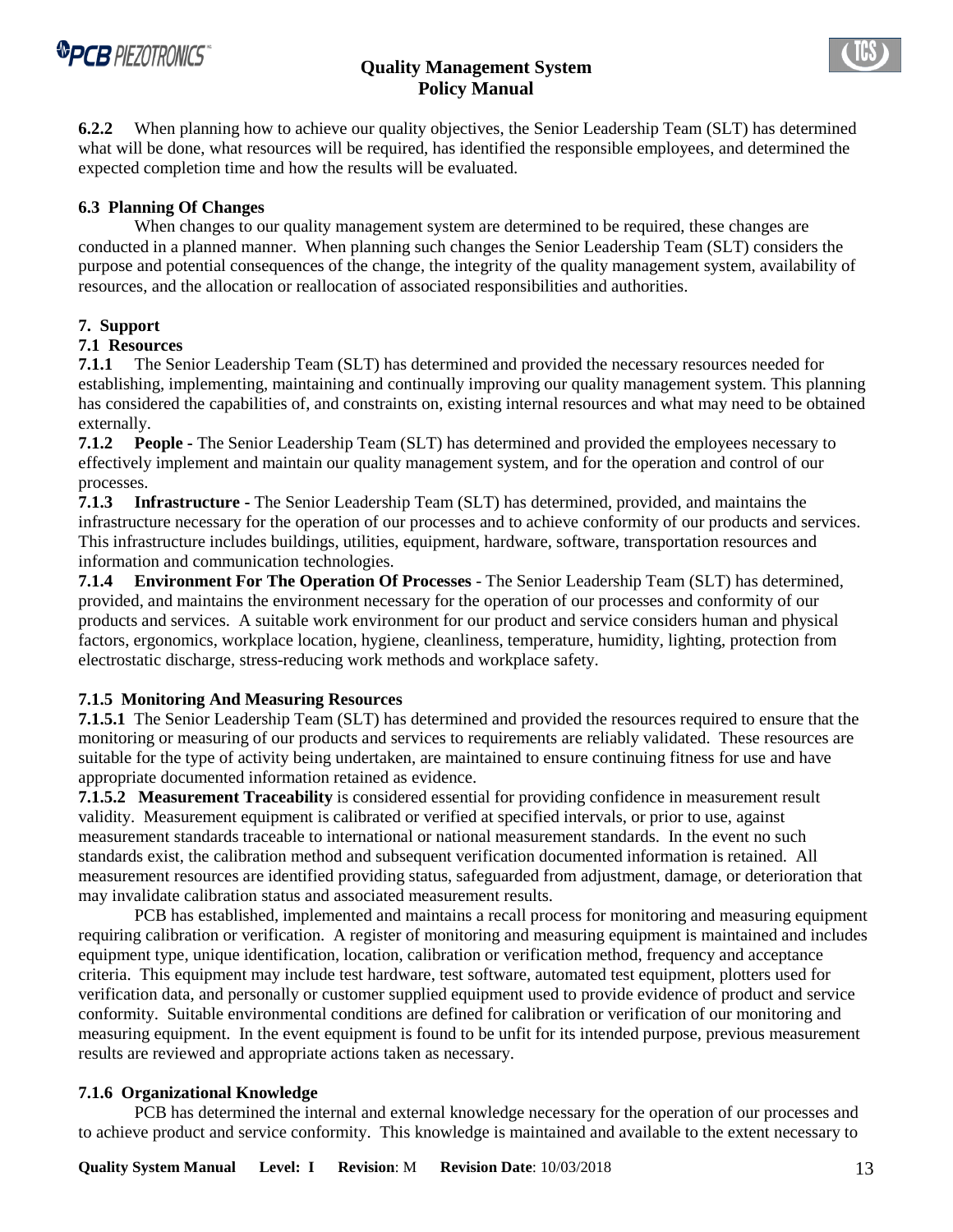

support our processes. When addressing the changing needs and trends of our industry, PCB considers current knowledge and determines how to acquire or access any necessary additional knowledge or required updates in the effort to achieve our organizational goals.

### **7.2 Competence**

 The Senior Leadership Team (SLT) has determined the necessary competence of person(s) doing work under our control that may affect performance and effectiveness of our quality management system. The SLT ensures person(s) are competent on the basis of appropriate education, training or experience, and takes action, as applicable, to acquire the necessary competence and evaluate the effectiveness of the actions taken. Appropriate documented information is retained as evidence of periodic review of necessary competence.

# **7.3 Awareness**

 The Senior Leadership Team (SLT) ensures that persons doing work under our control that may directly affect our products and services are aware of: the quality policy, relevant quality objectives, their contribution to the effectiveness and improved performance of our quality management system, the implications for not conforming to our quality system requirements, the current relevant quality system documented information and any proposed changes, their contribution to our product and service conformity, their contribution to product safety and the importance of ethical behavior.

#### **7.4 Communication**

 The Senior Leadership Team (SLT) has determined the internal and external communications and corresponding feedback relevant to our quality management system including what is communicated, when and with whom, how, and who is responsible for the communication.

#### **7.5 Documented Information**

 PCB's quality management system includes documented information required by the AS9100 standard and also determined as being necessary for the effectiveness of our quality management system.

# **7.5.2 Creating And Updating**

 When creating and updating our documented information, PCB has ensured appropriate identification, description, format and review and approval for suitability and adequacy. Authorized persons and approval methods are identified for the various types of our documented information.

# **7.5.3 Control Of Documented Information**

**7.5.3.1** Documented information required by our quality management system and by the AS9100 standard is controlled and adequately protected to ensure availability and suitability at point of use.

**7.5.3.2** Control of our documented information addresses distribution, access, retrieval, use, storage, preservation, legibility preservation, change control, retention, disposition, and the prevention of unintended use of retained obsolete documented information. Documented information of external origin deemed necessary for the planning and operation of our quality management system is identified and controlled. Documented information retained as evidence of conformity is protected from unintended alteration. Protection processes are defined for our electronically managed documented information.

#### **8 Operation**

# **8.1 Operational Planning And Control**

 PCB plans, implements and controls quality system processes needed to meet the requirements for our products and services, and implements the actions determined during the planning of these processes by: determining the requirements for the product, process, or service, establishing criteria for processes and product or service acceptance, providing resources to achieve product or service conformity and to meet on-time delivery, implementing process controls in accordance with the established criteria, determining, maintaining and retaining documented information to the extent necessary for ensuring processes have been carried out as planned and to demonstrate product or service conformity to requirements, determining the process controls needed to manage identified critical or key characteristics, engaging representatives of affected planning and control functions, providing the process and resources supporting use and maintenance of our product or service, determining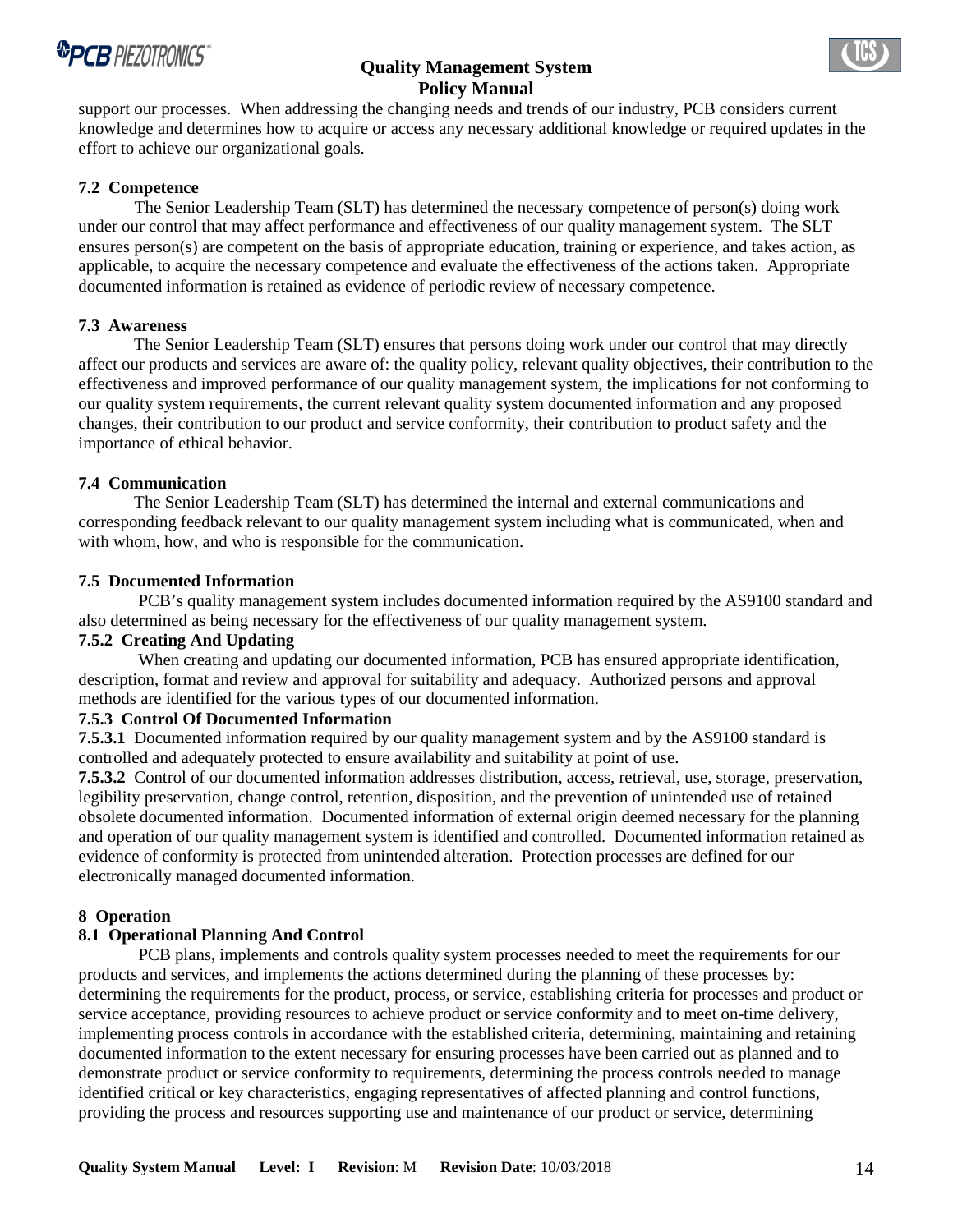

products and services to be obtained from external providers, and establish controls required to prevent the delivery of a nonconforming product or service to our customer.

 PCB has planned and manages product or service provision (project management) in a structured and controlled manner appropriate to our organizational, product, service and the customer's requirements. This includes scheduled events conducted in a planned sequence to meet requirements at acceptable risk and within resource and schedule constraints. The output of this planning process is suitable for our operation with the control of planned changes, and the review of consequences of unintended changes, allow mitigating actions to be taken as deemed necessary. PCB ensures that outsourced processes are controlled.

 PCB has established, implemented and maintains processes to plan and control the temporary or permanent transfer of work and to ensure the continuing conformity of the work to requirements. These processes ensure that work transfer impacts and risks are managed.

#### **8.1.1 Operational Risk Management**

 PCB has planned, implemented, and controls processes for managing operational risks to the achievement of applicable requirements including those appropriate to our organization, products and services. Operational risk management identifies the assignment of responsibility, risk assessment criteria, identification, assessment, and communication of risks throughout operations, identification, implementation, and management of actions to mitigate risks that exceed the defined risk acceptance criteria, and the acceptance of risks remaining after implementation of mitigating actions.

#### **8.1.2 Configuration Management**

 PCB has planned, implemented, and controls a process for configuration management appropriate to our organization, products and services ensuring identification and control of physical and functional attributes throughout the product lifecycle. This process controls product identity and traceability to requirements including implementation of identified changes, and ensures that the documented information is consistent with the actual attributes of the product or service.

#### **8.1.3 Product Safety**

 PCB has planned, implemented, and controls an appropriate process required to ensure product safety during the entire product life cycle. Product safety information such as installation instructions and hazardous location markings enhance this process.

#### **8.1.4 Prevention Of Counterfeit Parts**

 PCB has planned, implemented, and controls processes appropriate for our organization and product; for the prevention of counterfeit or suspect counterfeit part use or inclusion into products delivered to our customers. Our process considers GIDEP notifications and verification or testing of supplied electronic component items relevant to our products and services.

#### **8.2 Requirements For Products And Services**

#### **8.2.1 Customer Communication**

 PCB ensures effective communication with our customers by providing information related to our products and services, handling enquiries, contracts or orders, including changes, obtaining customer feedback and complaints relating to product or service, handling and controlling customer property, and when relevant the establishing of specific requirements for contingency actions.

#### **8.2.2 Determining The Requirements For Products And Services**

 When determining the requirements for our products and services offered to our customers, PCB ensures that; the requirements for the product or service is defined including any applicable statutory and regulatory requirements or those considered necessary by our organization, claims offered for the product or service are met, special requirements for the product or service are determined and operational risks have been identified.

#### **8.2.3 Review Of The Requirements For Product And Services**

**8.2.3.1** PCB ensures that proper planning has provided the ability to meet the requirements for products and services to be offered to customers. Before committing to supply products and services to the customer, PCB conducts review including: requirements specified by the customer including delivery and post-delivery activities,

**Quality System Manual Level: I Revision**: M **Revision Date**: 10/03/2018 15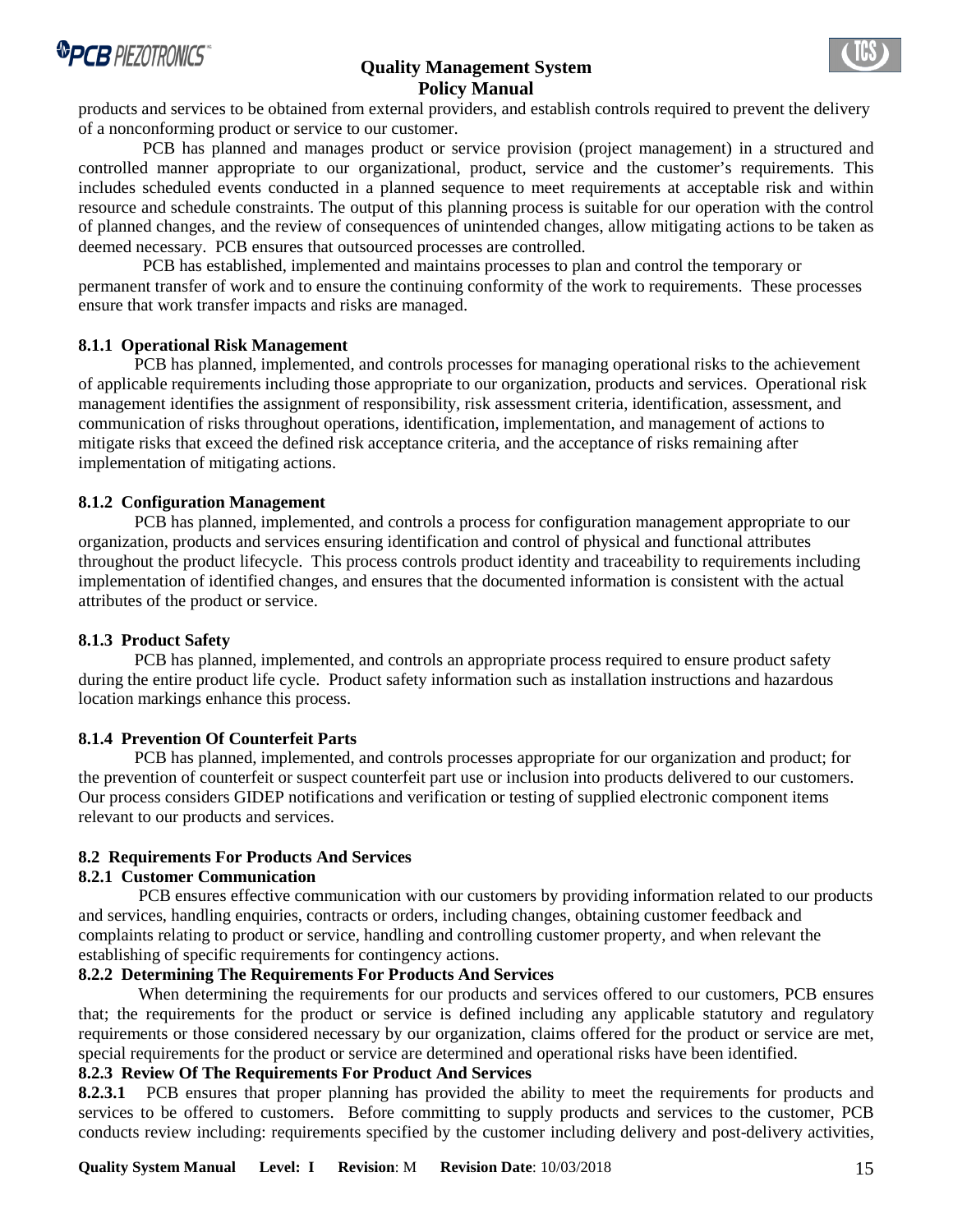

requirements not stated by the customer but necessary for the proper use of specified or intended product when known, organizational requirements, statutory and regulatory requirements applicable to our products and services, and contract or order requirements differing from those previously expressed. Contract or order requirement review is coordinated with applicable functions of our organization, if review determines that some customer requirements cannot be met or only partially addressed, PCB will negotiate a mutually acceptable resolution with the customer. For contract or order requirements differing from those previously defined, as well as when the customer does not provide documented order requirements, product or service requirements are resolved and confirmed before order acceptance.

**8.2.3.2** Required documented information is retained for the results of order or contract review, and on any new requirements for the product or service.

#### **8.2.4 Changes To requirements For Products And Services**

 PCB ensures that relevant documented information is amended, and that relevant persons are made aware of the changed requirements when the requirements for products and services are changed.

#### **8.3 Design And Development Of Products And Services**

**8.3.1** PCB has established, implemented and controls a process for design and development suitable for ensuring the provision of our products and services.

#### **8.3.2 Design And Development Planning**

 The design and development process defines stages and controls that consider the nature, duration, and complexity of our design and development activities, the required process stages including applicable design and development reviews, verification and validation activities, developmental responsibilities and authorities, internal and external resource needs, the control of interfaces between persons involved in the design and development process, involvement of the customer or end user, requirements for provision of the product or service, required controls expected for the design and development process by customers and other interested parties and the documented information needed for demonstrating that design and development requirements have been met. Dependent upon complexity, the design plan may be structured into distinct activities whereby each activity defines the required tasks, resources, responsibilities, design content, inputs and outputs, and the ability to provide, verify, test and maintain our products and services.

#### **8.3.3 Design And Development Inputs**

 Requirements essential for our types of products and services to be designed and developed considers functional and performance requirements, lessons learned from previous similar design and development activities, statutory and regulatory requirements, standards and practices that our organization has committed to implement, the potential consequences of failure due to the nature of the product or service and the applicable potential consequences of obsolescence. Design and development inputs are adequate, complete and unambiguous. Conflicting design and development inputs are resolved as well as corresponding documented information retained.

#### **8.3.4 Design And Development Controls**

 Controls applied to our design and development process ensure that the results to be achieved are defined, periodic reviews are conducted to evaluate our ability to meet design and development requirements, verification activities are conducted to ensure design and development outputs meet the input requirements, validation activities are conducted to ensure our resulting product or service meets the requirements for the specified application or intended use, necessary actions are taken on problems detected during review, verification, or validation, retaining documented information of these activities, authorization for progression to the next design plan stage and include representatives of functions concerned with the design and development stage being reviewed.

**8.3.4.1** Tests necessary for verification and validation activities are planned, controlled, reviewed, and documented to ensure and provide evidence that test plans or specifications identify the test item and the required resources, test objectives and conditions are defined, parameters to be recorded and the relevant acceptance criteria, test procedures identify test method to be used and how to perform and record test results, confirming that correct configuration of the test item is used for testing, the test plan and test procedure requirements are observed and acceptance criteria are met. Monitoring and measuring devices used for testing are controlled per requirements of the AS9100 and ISO17025 standards. At completion of our design and development process, test reports, calculations and test results are retained as documented information demonstrating that the design for the product or service meets the specification requirements for all operational conditions.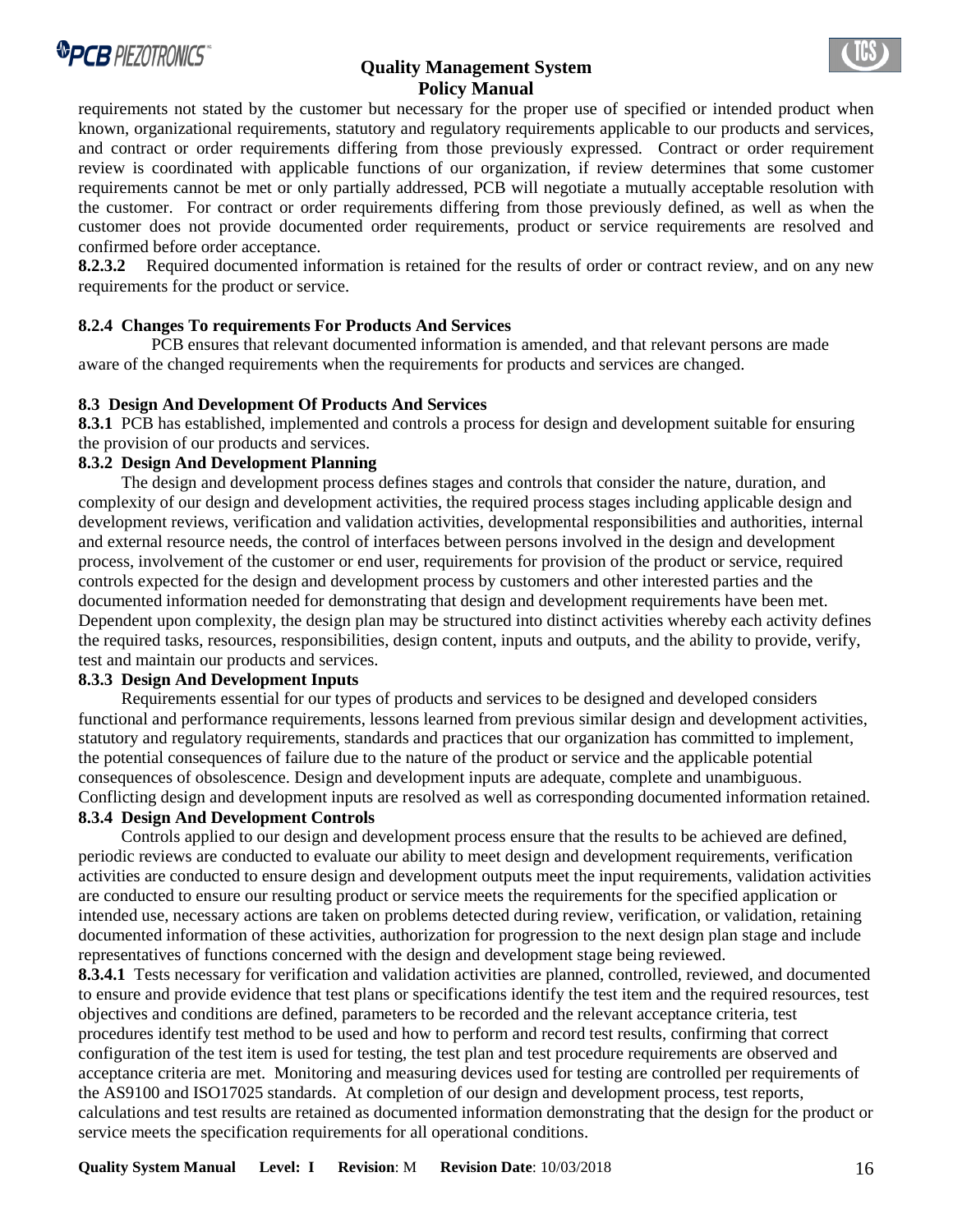



#### **8.3.5 Design And Development Outputs**

 Our design and development process ensures that design outputs meet input requirements, are adequate for the provision of our products and services, include appropriate monitoring, measuring and acceptance criteria, specify product or service characteristics that are essential for their intended purpose and their safe and proper provision, indicate any applicable critical or key characteristic and specific actions required for these items and are approved by authorized personnel prior to release. Data required to allow the product to be identified, manufactured, verified, used and maintained is defined as well as supporting documented information retained. **8.3.6 Design And Development Changes**

 Design changes to our products or services are identified, reviewed and controlled either during or subsequent to the design and development process ensuring there is no adverse impact on conformity to requirements. Our design and development process defines criteria for customer notification, prior to implementation, of changes that may affect their requirements. Documented information is retained for design and development changes, results of design reviews, authorization of design changes and the actions taken to prevent adverse impacts. Design and development changes are controlled in accordance with the configuration management requirements defined in the AS9100 standard.

#### **8.4 Control Of Externally Provided Processes, Products, And Services**

**8.4.1** PCB Piezotronics, Inc. maintains documented procedures to ensure that externally provided processes, products, and services conform to specified requirements. PCB maintains responsibility for the conformity of all externally provided processes, products, and services including those sources defined by our customers. When designated by our customers, approved external providers and sources, including special processes, are used. Risks associated with the use of such external processes, products, or services, as well as the selection and use of these external providers, are identified and managed. Appropriate controls are applied to external providers and require that these providers flow-down appropriate controls to their direct and sub-tier external providers to ensure that requirements are met. Controls to be applied to externally provided processes, products, and services are determined when the externally provided product or service is intended for incorporation into our own products and services, are provided directly to the customer by the external provider on behalf of our organization, or when a process, or part of a process, is provided by an external provider as a business decision of our organization. Criteria for the evaluation, selection, monitoring of performance, and re-evaluation of external providers has been determined and applied based upon their ability to provide processes or products and services to requirements. Documented information of these activities is retained including any necessary actions arising from these evaluations.

**8.4.1.1** PCB Piezotronics, Inc. has defined our process, responsibilities and authorities for the approval status decision, changes of this approval status, and the conditions for controlled use of external providers in accordance with their approval status. A register is maintained of these external providers that includes approval status and the scope of the approval. External provider performance is periodically reviewed including process, product and service conformity, as well as on-time delivery, with necessary actions taken when external providers do not meet requirements. Requirements are provided for controlling documented information created and/or retained by external providers.

#### **8.4.2 Type And Extent Of Control**

 Documented quality system processes ensure that externally provided processes, products, and services do not adversely affect our ability to consistently deliver conforming products and services to our customers. Externally provided processes are subject to the controls required by our quality management system that define both the controls applicable to the external provider and their resulting output. Consideration is given to the potential impact of the externally provided process, product, or service upon our ability to consistently meet customer and applicable statutory and regulatory requirements. Effectiveness of controls applied to the external provider and the results of periodic external provider performance review, as well as necessary verification activities, ensure that the externally provided process, product or service meets requirements.

 Verification activities for externally provided processes, products, and services are performed in accordance to the risks identified by our organization. These activities include applicable inspection or periodic testing when there is high risk of nonconformities including counterfeit parts. Our organization is responsible for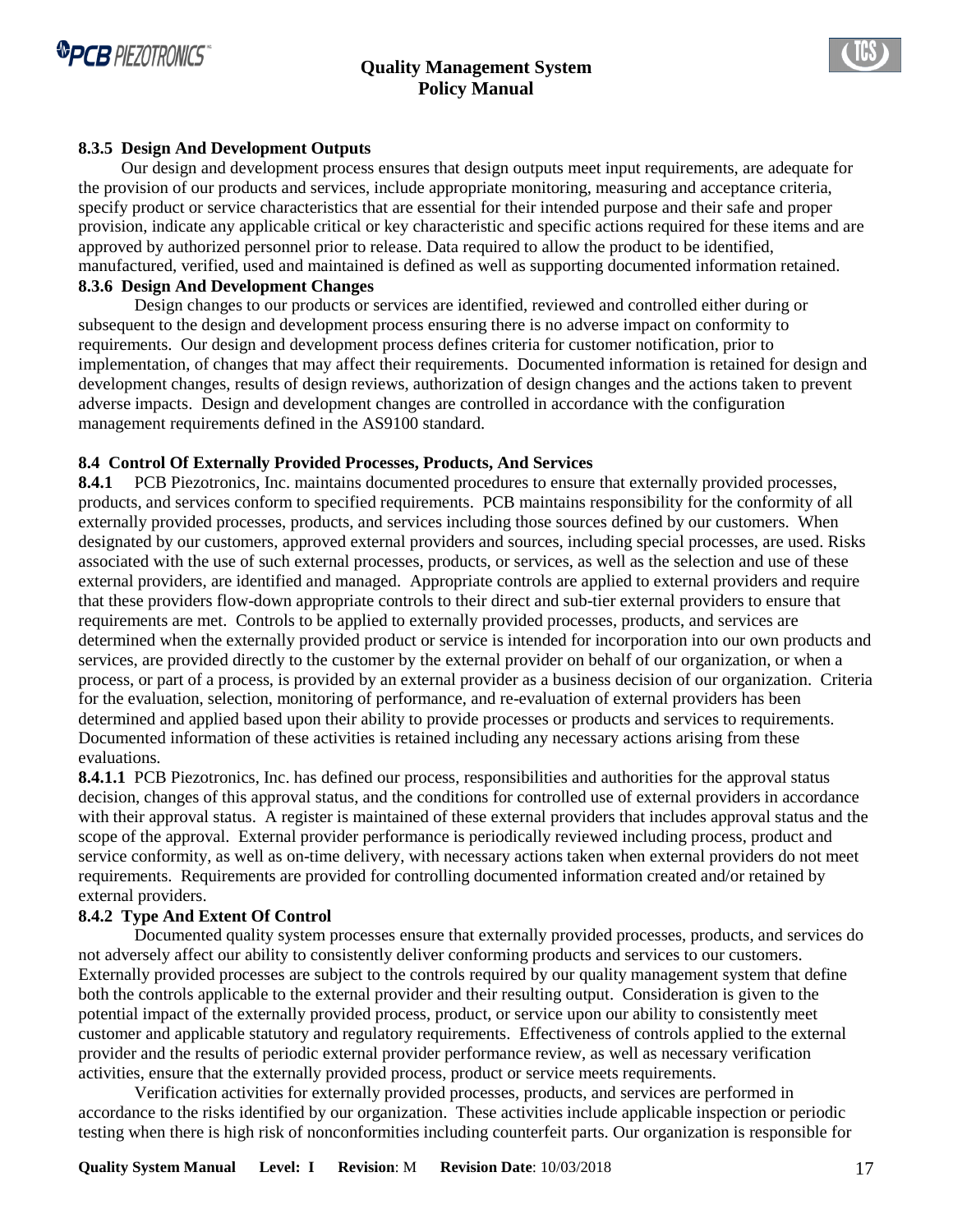

provisioning acceptable processes, products, and services that comply with requirements regardless of any other interested party verification activities. Verification activities for our external providers include, but are not limited to, review of requested certifications for material, process, product, or service, test reports, manufacturing records, on-site quality system assessment, inspection of products or verification of service upon receipt and review of any delegations to the external provider.

 PCB Piezotronics, Inc. does not release any externally provided product for production use until all required verification activities have been completed. In the event our organization delegates verification activities to an external provider, the scope and delegation requirements are defined and a register of delegations maintained. Delegated verification activities are periodically monitored to ensure continued effectiveness. When external provider test reports are utilized to verify externally provided products and raw materials, a system is in place to select and validate the accuracy of raw material test reports through a third party. This process ensures that effective process and controls are in place for the validation and qualification of externally provided documented information.

#### **8.4.3 Information For External Providers**

 Purchase order requirements are reviewed for adequacy prior to communication to the external provider. This communication ensures that our external providers possess the requirements for the process, product, or service being provided including identification of relevant technical data. PCB Piezotronics, Inc. also communicates to external parties our requirements for the approval of products, services, methods, processes, equipment and the release of products and services. Requirements are also communicated for competence and qualification of relevant persons, interaction between our organization and the external provider, control and monitoring of the external providers' performance as applied by our organization, verification or validation activities to be conducted at the external providers premises by our organization or our customer, design and development control, special items, critical items, key characteristics, tests, inspections, process verifications, use of statistical techniques for product or service acceptance and related instructions for acceptance as defined by our organization.

 Communication to external providers also defines their need to implement a quality management system, use customer-designated or approved external providers including those performing special processes, notifying our organization of any nonconforming process, product, or service and obtaining an authorized approval for disposition, preventing the use of counterfeit parts, notifying our organization and obtaining prior approval for any changes to processes, product, or service, external provider or location of manufacture, flow-down of requirements including customer requirements, provide test specimens for design approval, inspection, investigations or audits and ensure retention time and disposition requirements for documented information is defined. PCB Piezotronics, Inc., our customers, and regulatory authorities require right of access to all applicable areas of facilities and documented information, at any level of the supply chain. This activity ensures that affected persons are aware of their contribution to the conformity of products and services, product safety and the importance of ethical behavior.

#### **8.5 Production And Service Provision**

#### **8.5.1 Control Of Production And Service Provision**

 PCB Piezotronics, Inc. has implemented production and service provision under controlled conditions that include, as applicable, the availability of documented information defining the characteristics of the products being produced, services to be provided, activities to be performed, the results to be achieved, availability and use of suitable monitoring and measuring resources, implementation of monitoring and measuring activities at appropriate stages to verify criteria for control of processes or outputs, and acceptance criteria for products and services have been met. Monitoring and measuring activities for product acceptance provides documented information that includes the criteria for product acceptance or rejection, where in the manufacturing sequence verification operations are performed, measurement results retained as evidence of acceptance or rejection, and required monitoring and measuring equipment with associated instructions for use. When sampling is used as a means of product acceptance, the sampling plans are based upon recognized statistical principles, standards, or based upon criticality of the product and/or the process capability. Documented information also defines the use of suitable infrastructure and environment for operating our processes and the appointment of qualified or competent persons. For special processes whereby the resulting output cannot be verified by subsequent monitoring and measurement, validation and periodic revalidation is conducted to confirm planned results are achieved. Additional controlled conditions include the implementation of actions to prevent human error, implementing release, delivery, and post-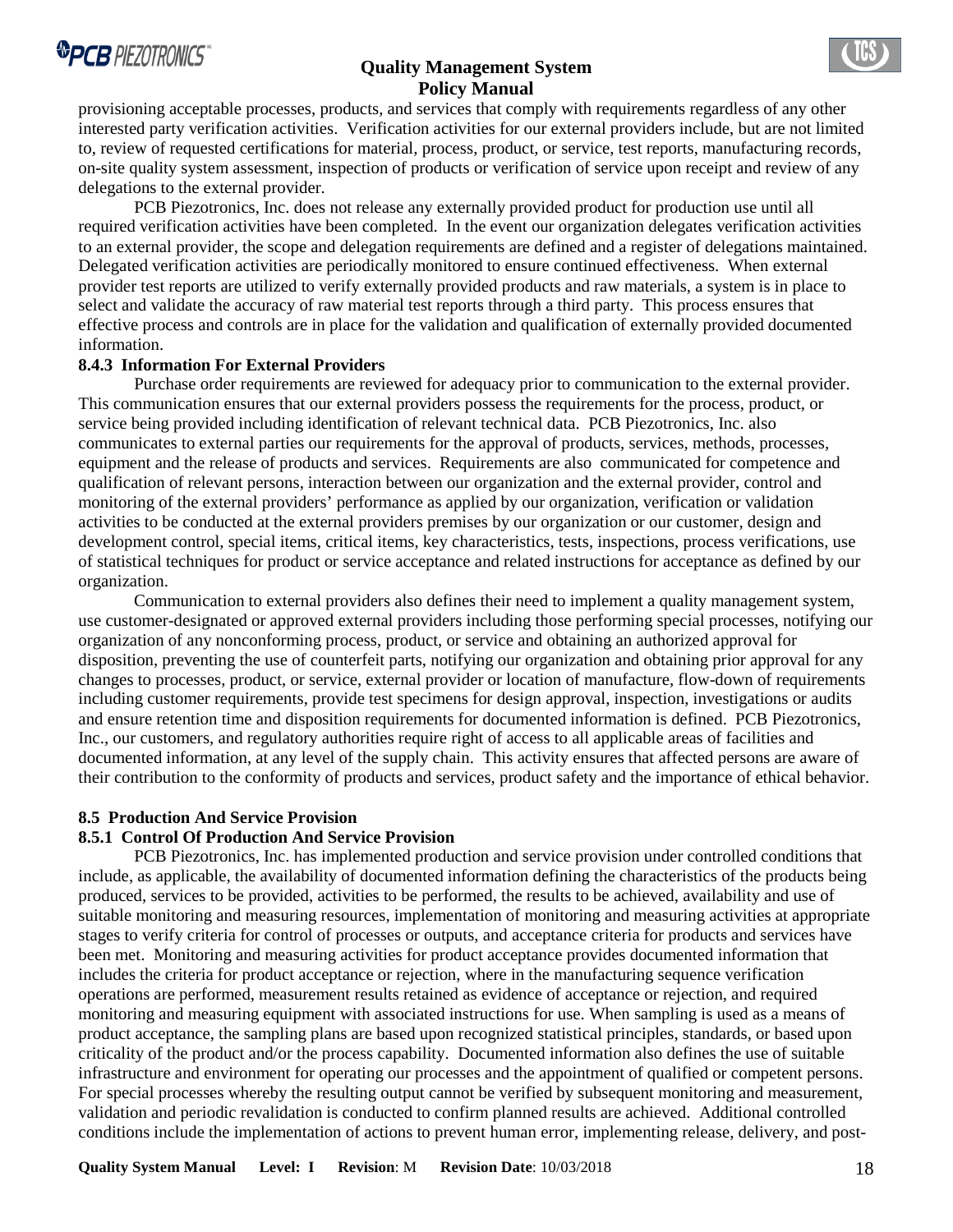

delivery activities, established workmanship criteria, accountability of all products during production, identified critical item and key characteristic control and monitoring in accordance with documented processes, methods for measuring variable data are defined, the identification of in-process inspection points when adequate verification of conformity cannot be performed at later manufacturing stages, documented evidence demonstrating that all manufacturing, inspection and verification operations have been completed as planned, provisions for the prevention, detection, and removal of foreign objects and the control and monitoring of utilities and supplies that may affect conformity to product requirements. Products for use in production are not released until after completion of all required measuring and monitoring activities.

# **8.5.1.1 Control Of Equipment, Tools, And Software Programs**

 Equipment, tools, and software programs used to automate, control, monitor, or measure production processes are validated prior to their final release and are maintained. Requirements are defined for the storage of production equipment and tooling including periodic preservation checks.

### **8.5.1.2 Validation And Control Of Special Processes**

 For our processes where the resulting output cannot be verified by subsequent monitoring or measurement, PCB Piezotronics, Inc. has established relevant validation arrangements such as defining criteria for the review and approval of the process, maintaining conditions for the process approval, approval of facilities and equipment, qualification of persons, use of specific methods and procedures for implementation and monitoring the process and retaining appropriate required documented information.

#### **8.5.1.3 Production Process Verification**

 PCB Piezotronics, Inc. has implemented production process verification activities to ensure our production processes are able to produce products that meet requirements. A representative item from the first production run of a new part or assembly is used to verify that the production processes, production documentation, and tooling are able to provide parts and assemblies that meet requirements. If a change occurs that invalidates the original results this process is repeated. First Article Inspection (FAI) standard AS9102 is used to document and retain the results of production process verification.

#### **8.5.2 Identification And Traceability**

 PCB Piezotronics, Inc. uses suitable means for identifying outputs when it is necessary to ensure conformity of our products and services. Identification of the configuration of the product or service is maintained to identify any differences between the actual configuration and the required configuration. Status of outputs are identified regarding monitoring and measurement requirements throughout production and service provision. Acceptance authority media are used and controls established. Outputs are controlled with unique identification and traceability is enabled by corresponding retained documented information.

#### **8.5.3 Property Belonging To Customers Or External Providers**

 PCB Piezotronics, Inc. exercises care when handling or using customer or external provider property while under our control. The property provided for use or incorporation into our products and services is identified, verified, protected, and safeguarded. In the event such property is lost, damaged, or otherwise found to be unsuitable for use, documented information on what has occurred is retained and reported to the customer or external provider.

#### **8.5.4 Preservation**

 During product or service provision, outputs are preserved to the extent necessary ensuring continued conformity to requirements. Preservation includes identification, handling, contamination control, packaging, storage, transportation and protection. When required by specification or in accordance with statutory or regulatory requirements, preservation of outputs include provisions for cleaning, prevention, detection, and removal of foreign objects, special handling and storage for sensitive products, marking and labeling including safety warnings and cautions, shelf life control and stock rotation, and special handling and storage for hazardous materials.

#### **8.5.5 Post-Delivery Activities**

 PCB Piezotronics, Inc. ensures post-delivery activities associated with our products and services meet their requirements. The extent of post-delivery activities required considers statutory and regulatory requirements, potential undesired consequences associated with the product or service, the nature, use, and intended lifetime of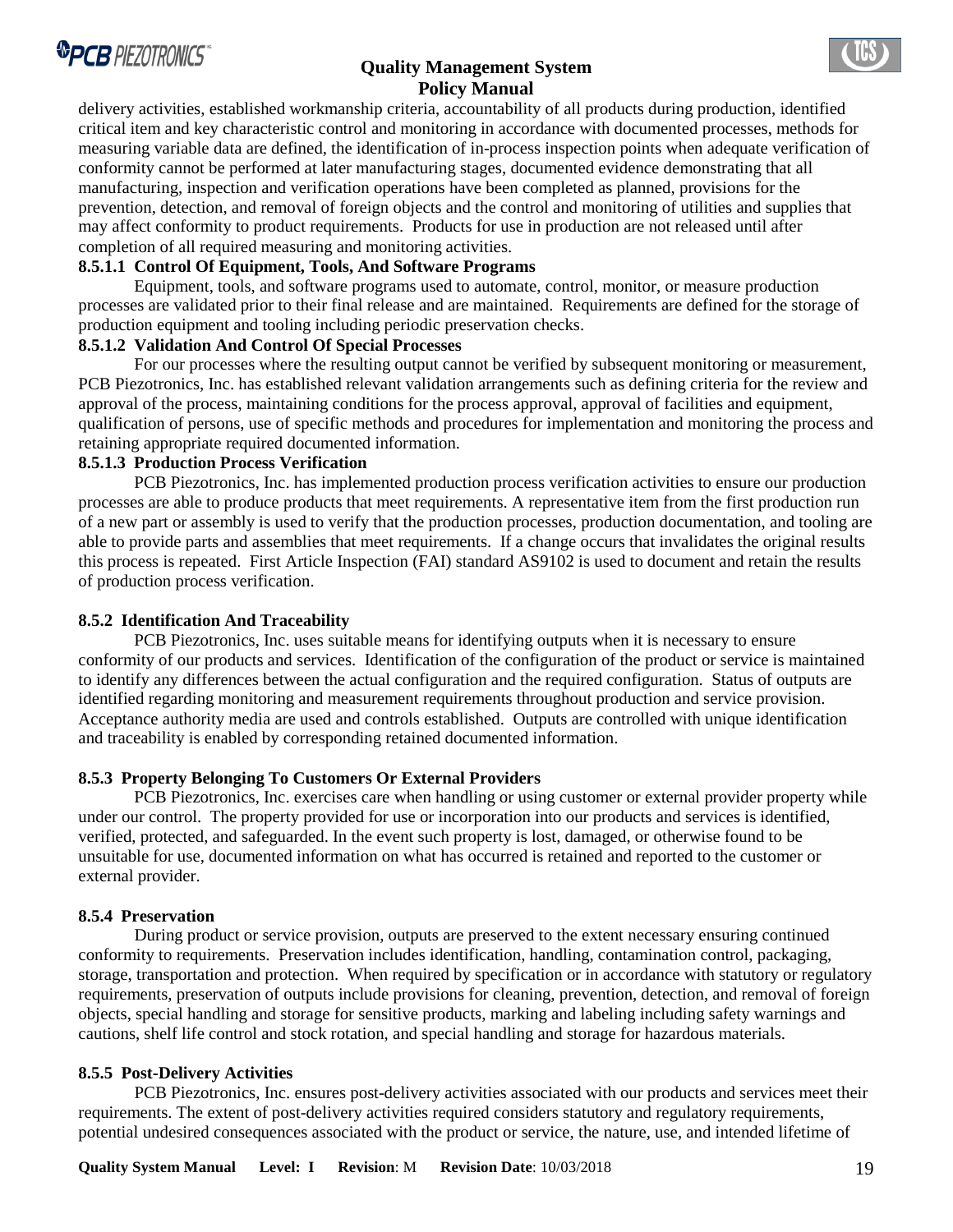

the product or service, customer requirements and feedback, collection and analysis of in-service data, the control, updating, and provision of technical documentation related to product use, maintenance, repair, and overhaul, controls for any work undertaken outside our facility, and customer support. In the event problems are detected after delivery, appropriate investigative and reporting action is taken. Post-delivery activities can also include warranty provision, recycling, and final disposal instructions.

# **8.5.6 Control Of Changes**

 PCB Piezotronics, Inc. reviews and controls changes for production and service provision to the extent necessary for ensuring conformity with requirements. Persons authorized to approve production or service provision are identified. These changes can include those affecting processes, production equipment, tools or software programs. Documented information describing the results of the review of changes, persons authorizing the change, and any necessary actions arising from the review are retained.

#### **8.6 Release Of Products And Services**

 PCB Piezotronics, Inc. has implemented planned arrangements at appropriate stages to verify our product or service meets requirements. Products and services are not released to the customer until the planned arrangements have been completed or unless authorized by a relevant authority and, as applicable, by the customer. Documented information is retained on the release of products and services including evidence of conformity with the acceptance criteria, and traceability to the person(s) authorizing the release. To demonstrate product qualification, documented information is retained providing evidence that the product or service meets requirements. Documented information required to accompany the product or service is provided at delivery.

#### **8.7 Control Of Nonconforming Outputs**

**8.7.1** Outputs that do not conform to their requirements are identified and controlled to prevent unintended use or delivery. Nonconforming outputs include nonconforming product or service generated internally, received from an external provider, or identified by a customer. Appropriate action is taken based upon the nature of the nonconformity and its effect on conformity of our products and services. This activity also applies to nonconforming products and services detected after the delivery of products or during or after the provision of services. Our nonconformity control process is maintained as documented information including provisions for defining responsibility and authority for review and disposition of nonconforming outputs and the process for approving persons making these decisions, taking necessary action to contain the effect of the nonconformity on other processes, products, or services, reporting in a timely manner nonconformities affecting delivered products and services to our customers and relevant interested parties (e.g., external providers, customers), and defining corrective actions for nonconforming products and services detected after delivery as appropriate to their impact.

 Nonconforming outputs are addressed by correction activities, segregation, containment, return or suspension of the product or service, customer notification, and obtaining authorization for acceptance under concession by a relevant authority and when required by the customer. Nonconforming product dispositions of useas-is, or repair, are only implemented after obtaining approval from an authorized representative responsible for the design (or person having delegated authority from our design department), or after documented authorization is provided by our customer; in the event the nonconformity results in a departure from the contract agreement. Product dispositioned for scrap is conspicuously and permanently marked and/or positively controlled until physically rendered unusable. Counterfeit, or suspect counterfeit parts are controlled to prevent reentry into the supply chain. When nonconforming outputs are corrected, verification to requirements is conducted demonstrating conformity.

**8.7.2** Nonconforming output documented information is retained that describes the nonconformity, actions taken, any concessions obtained, and the identification of relevant authorities making the decisions.

#### **9. Performance Evaluation**

#### **9.1 Monitoring, Measurement, Analysis, And Evaluation**

**9.1.1** PCB Piezotronics, Inc. evaluates the performance and effectiveness of our quality management system and has determined what needs to be monitored and measured, the methods for monitoring, measurement, analysis, and evaluation needed to ensure valid results, when monitoring and measuring shall be performed, and when the results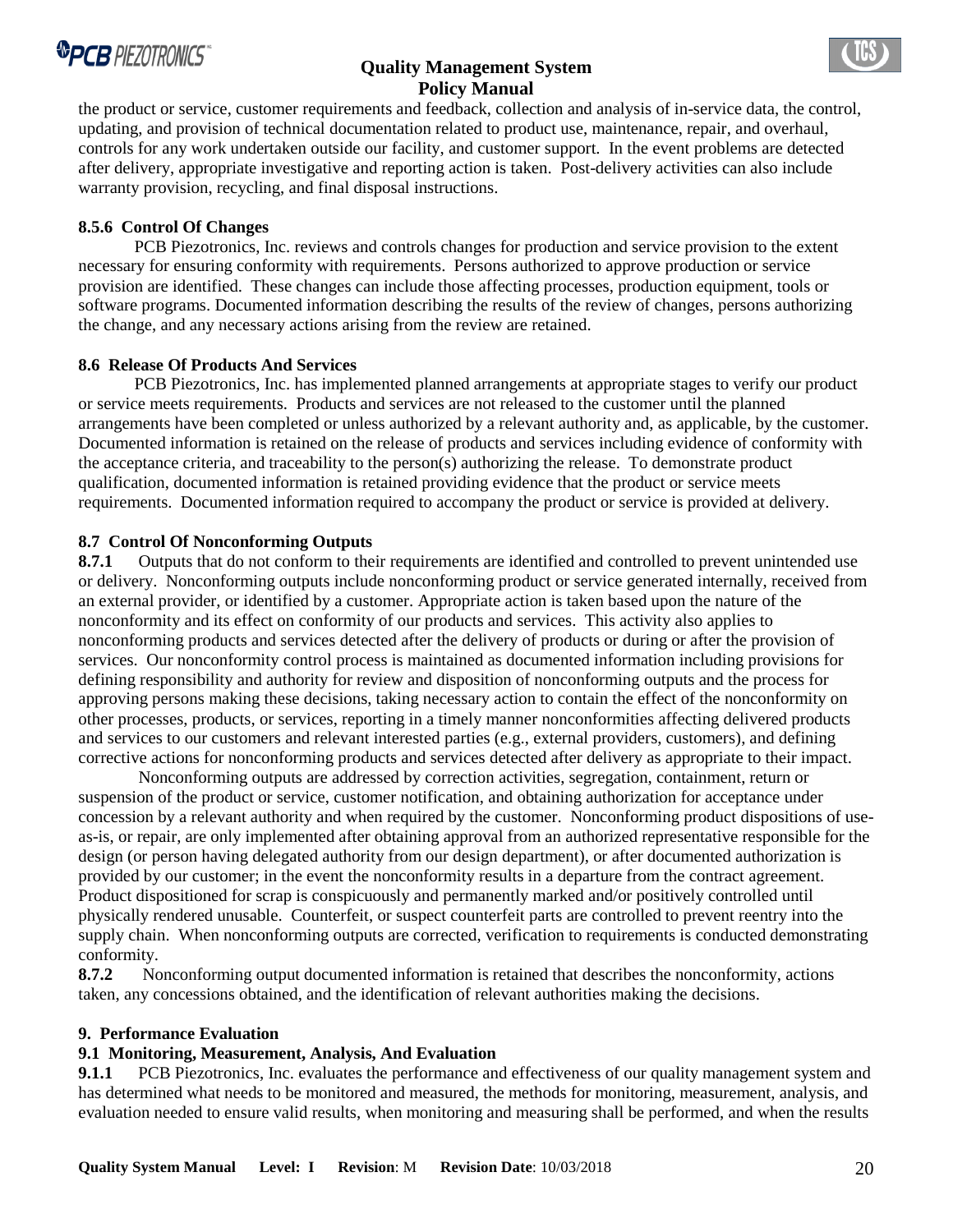

from monitoring and measurement shall be analyzed and evaluated. Appropriate documented information is retained as evidence of the results.

# **9.1.2 Customer Satisfaction**

 PCB Piezotronics, Inc. has implemented a process for obtaining, monitoring, and reviewing customer perception information (e.g., customer feedback on delivered products and services, warranty claims) to an extent ensuring their needs and expectations have been fulfilled. Information monitored and used for evaluating customer satisfaction include, but are not limited to, product and service conformity, on-time delivery performance, customer complaints and corrective action requests. Customer satisfaction improvement plans have been implemented that address deficiencies identified by these evaluations, and assess the effectiveness of the results.

### **9.1.3 Analysis And Evaluation**

 Appropriate data and information arising from monitoring and measurement, or from relevant external sources, are analyzed and evaluated including use of statistical techniques. The results of this analysis are used to evaluate conformity of products and services, the degree of customer satisfaction, quality management system performance and effectiveness, planning and implementation effectivity, effectiveness of actions taken to address risks and opportunities, external provider performance, and the need for improvement of our quality management system.

# **9.2 Internal Audit**

**9.2.1** Internal audits are conducted at planned intervals providing information on whether our quality management system conforms to our own quality management system requirements, the requirements of the AS9100 and other relevant standards, and is effectively implemented and maintained. Internal audit results provide performance indicators, when applicable, to verify the quality management system is effectively conducted and maintained.

**9.2.2** An audit program has been planned, established, implemented and is maintained that includes the frequency, methods, responsibilities, planning arrangements, reporting required, and that considers the importance of the process concerned, changes effecting our organization, and the results of previous audits. Our audit program defines the criteria and scope for each audit, the selection of auditors and their conduct during audits ensuring objectivity and impartiality of the audit process, ensure that audit results are reported to relevant management, taking appropriate correction and corrective actions without undue delay, and the retention of documented information as evidence of the audit program and subsequent audit results.

#### **9.3 Management Review**

**9.3.1** The Senior Leadership Team (SLT) reviews the quality management system at planned intervals ensuring its continuing suitability, adequacy, effectiveness, and alignment with the strategic direction of our organization. **9.3.2 Management Review Inputs** 

 Management review is planned and carried out taking into consideration the status of actions from previous management reviews and changes to external and internal issues that are relevant to our quality management system. Information on the performance and effectiveness of our quality management system includes trends for customer satisfaction, relevant interested party feedback, the extent to which our quality objectives have been met, process performance and the conformity of products and services, nonconformities and corrective actions, monitoring and measuring results, audit results, external provider and on-time delivery performance. Management review also considers adequacy of resources, the effectiveness of actions taken to address risks and opportunities, and opportunities for improvement.

#### **9.3.3 Management Review Outputs**

 Outputs of our management review process include decisions and actions related to opportunities for improvement, the need for any changes to our quality management system, resource needs, and identifying risks. Documented information is retained as evidence of the results of management reviews.

#### **10. Improvement**

**10.1** PCB Piezotronics, Inc. has determined and selected opportunities for improvement and has implemented any necessary actions to meet our customer's requirements and enhance customer satisfaction. These improvement opportunities include improving products and services to meet requirements as well as to address future needs and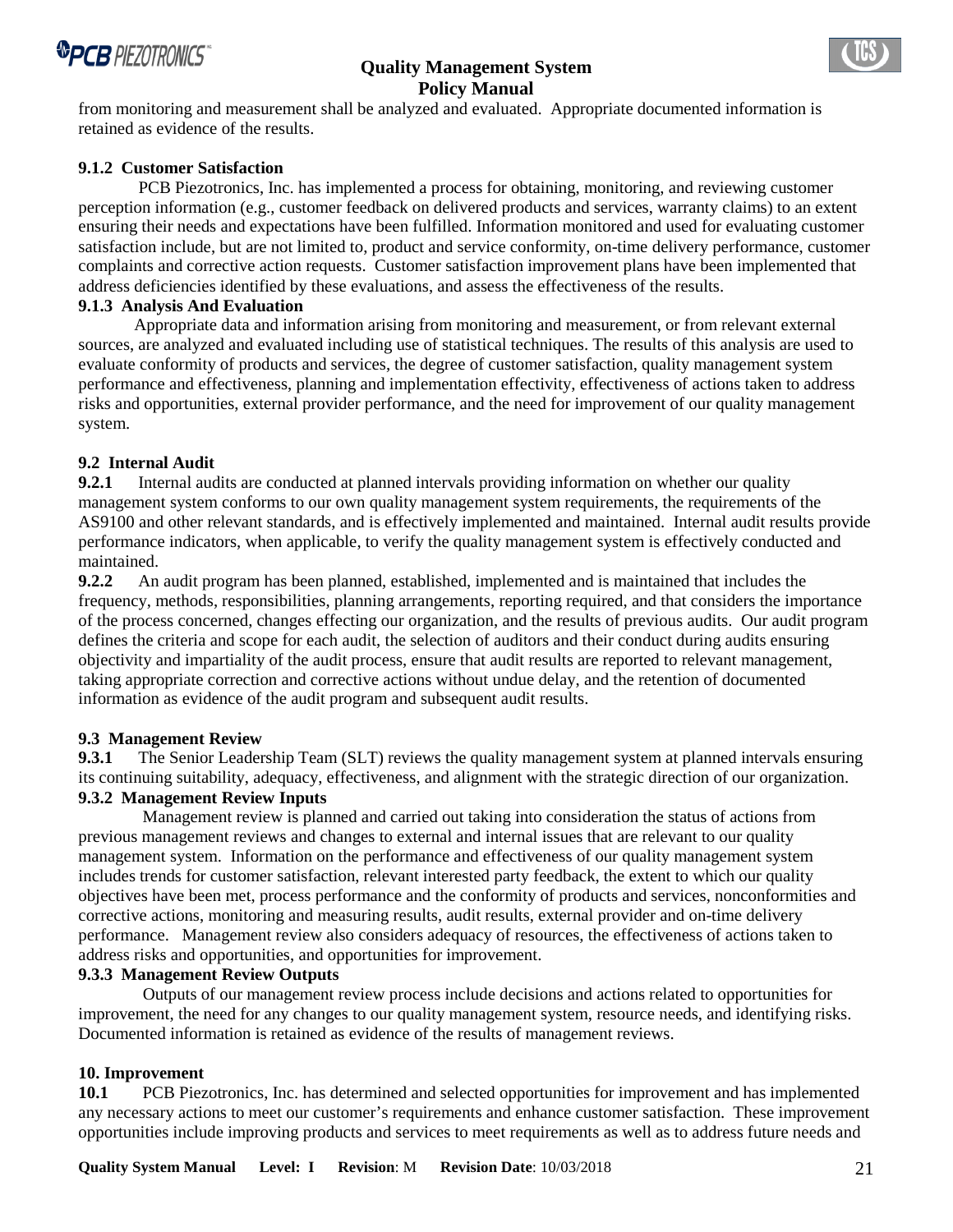

expectations, correcting, preventing, or reducing undesired effects, and improving the performance and effectiveness of our quality management system.

# **10.2 Nonconformity And Corrective Action**

**10.2.1** When a nonconformity occurs, including any arising from complaints, our organization reacts to the nonconformity and takes applicable action to control and correct the problem and deal with the consequences. PCB Piezotronics, Inc. evaluates the need for action to eliminate the cause(s) of the nonconformity, in order that it does not recur or occur elsewhere; by reviewing and analyzing the nonconformity, determining the causes of the nonconformity including applicable related human factors, and determining if similar nonconformities exist or could potentially occur. Other corrective action activities include implementing action needed, reviewing effectiveness of any corrective action taken, updating risks and opportunities determined during planning as necessary, making changes to the quality management system as necessary, flowing-down corrective action to an external provider when it is determined that the external provider is responsible for the nonconformity, and taking specific actions when timely and effective corrective actions are not achieved. Corrective actions taken shall be appropriate to the effects of the nonconformities encountered. Documented information is maintained that defines our nonconformity and corrective action management processes.

**10.2.2** PCB Piezotronics, Inc. retains documented information as evidence of the nature of the nonconformity and any subsequent actions taken, and the results of any corrective action.

#### **10.3 Continual Improvement**

 PCB Piezotronics, Inc. continually improves the suitability, adequacy, and effectiveness of our quality management system. This process considers the results of analysis and evaluation, and the outputs from management review to determine if there are needs or opportunities for continual improvement that shall be addressed. Implementation of improvement activities are monitored to evaluate the effectiveness of the results.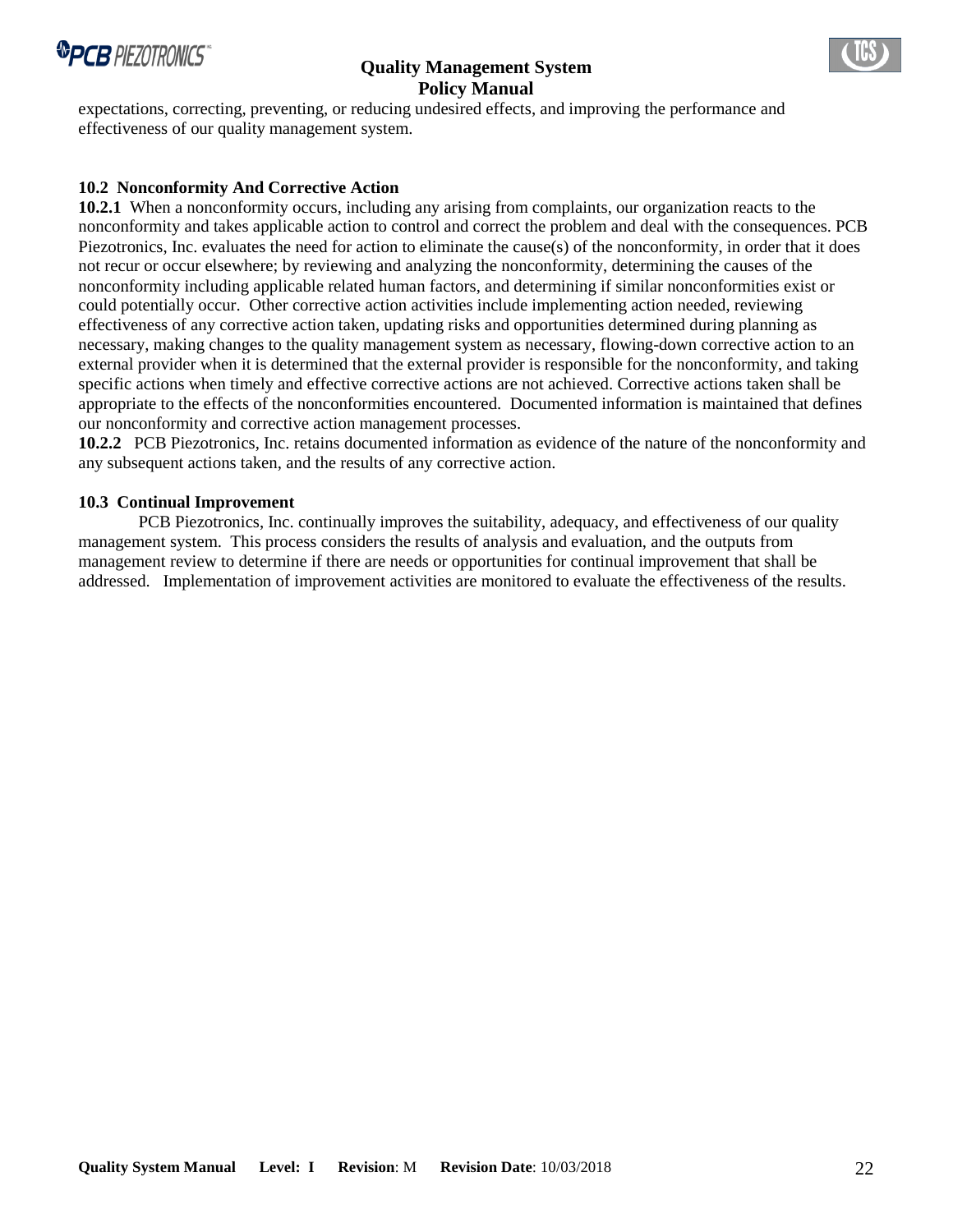



#### **Sequence and Interaction of Processes**